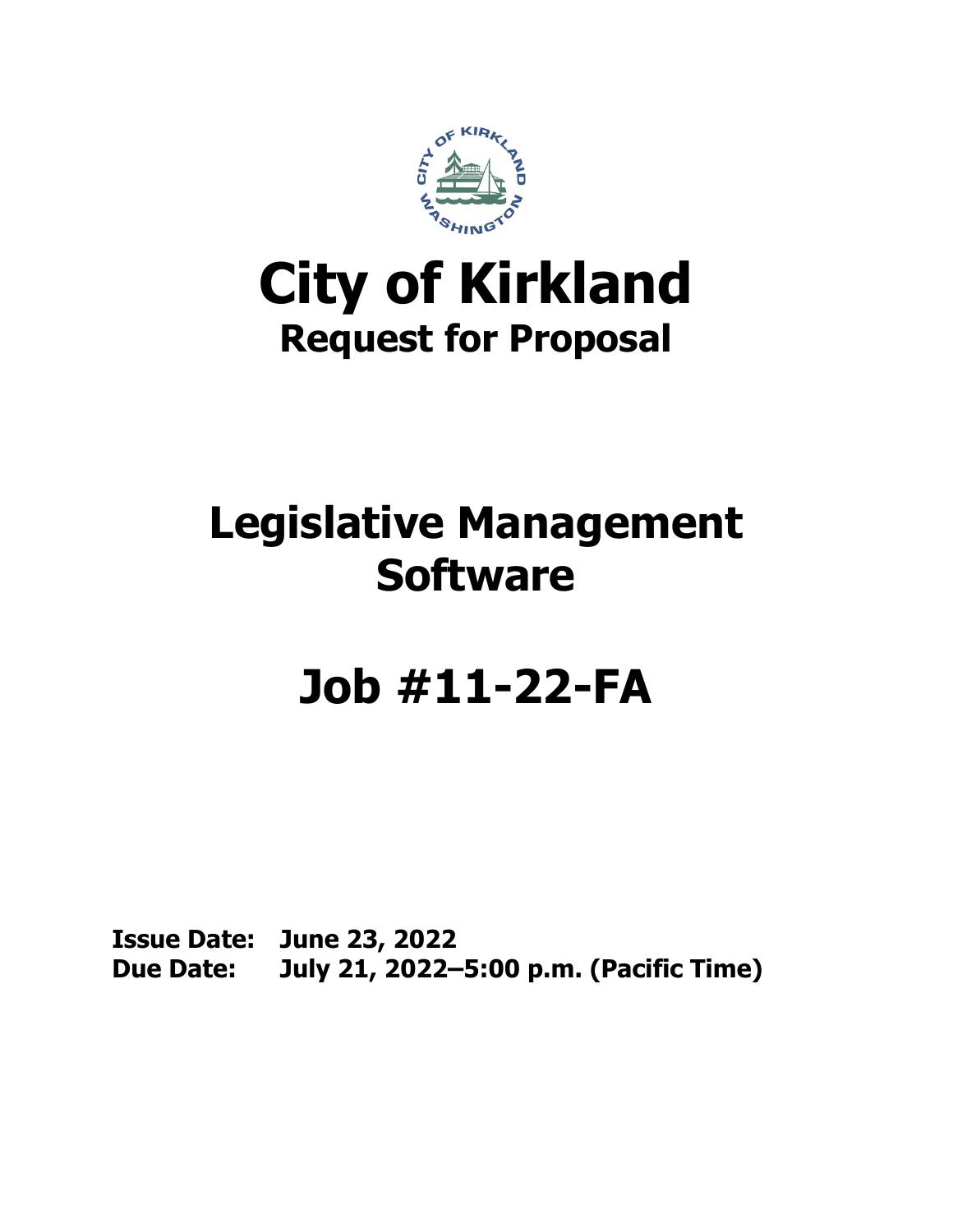## **REQUEST FOR PROPOSALS**

Notice is hereby given that proposals will be received by the City of Kirkland, Washington, for:

#### **Legislative Management Software Job # 11-22-FA**

File with Purchasing Agent, Finance Department, 123 - 5<sup>th</sup> Ave, Kirkland WA, 98033

Proposals received later than **5:00 p.m. on July 21, 2022 will not** be considered.

A copy of this Request for Proposal (RFP) may be obtained from City's web site at [http://www.kirklandwa.gov/.](http://www.kirklandwa.gov/) Click on the Business tab at the top of the page and then click on the Opportunities tab found under "Doing Business with the City".

The City of Kirkland reserves the right to reject any and all proposals, and to waive irregularities and informalities in the submittal and evaluation process. This RFP does not obligate the City to pay any costs incurred by respondents in the preparation and submission of a proposal. Furthermore, the RFP does not obligate the City to accept or contract for any expressed or implied services.

A Service Provider response that indicates that any of the requested information in this RFP will only be provided if and when the Service Provider is selected as the apparently successful Service Provider is not acceptable, and, at the City's sole discretion, may disqualify the proposal from consideration.

The City requires that no person shall, on the grounds of race, religion, color, national origin, sex, age, marital status, political affiliation, sexual orientation, or the presence of any sensory, mental, or physical disability be excluded from participation in, be denied the benefits of, or be otherwise subjected to discrimination under any program or activity. The City further assures that every effort will be made to ensure non-discrimination in all of its programs and activities, whether those programs are federally funded or not.

In addition to nondiscrimination compliance requirements, the Service Provider(s) ultimately awarded a contract shall comply with federal, state and local laws, statutes and ordinances relative to the execution of the work. This requirement includes, but is not limited to, protection of public and employee safety and health; environmental protection; waste reduction and recycling; the protection of natural resources; permits; fees; taxes; and similar subjects.

#### **Dated this June 23, 2022**

Jay Gewin Purchasing Agent 425-587-3123 City of Kirkland

## **Published in the Daily Journal of Commerce on June 23rd and 30th, 2022**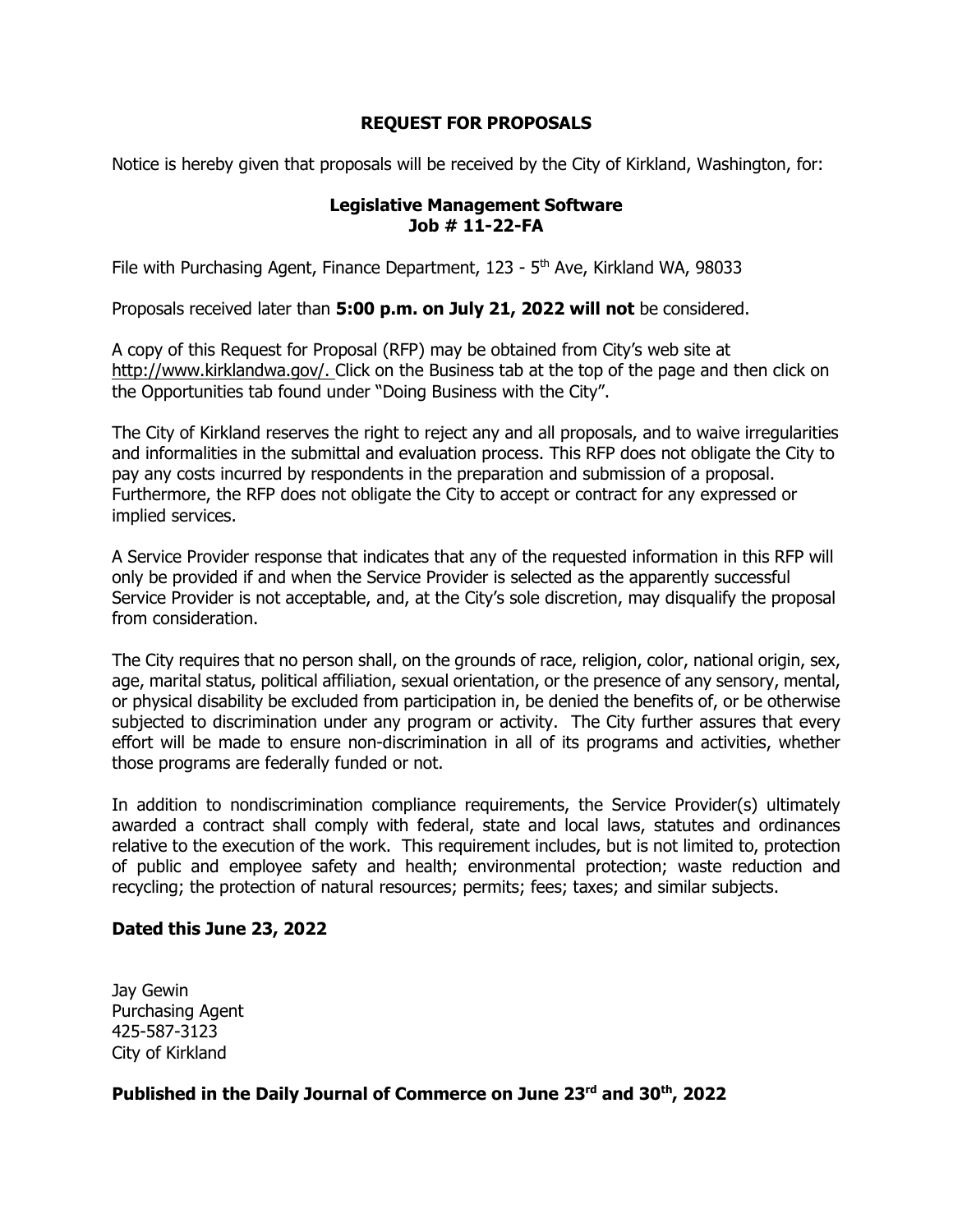## **Background Information**

The City of Kirkland is located on the eastern shore of Lake Washington. It is a suburban city, surrounded by other suburban cities and pockets of unincorporated King County. The City is near several major transportation routes including Interstate 405, State Route 520, and Interstate 5. These routes connect the City economically and socially to the greater Seattle area.

At the time of incorporation in 1905, the City of Kirkland's population was approximately 530. The current estimated population is 92,900. Kirkland is the twelfth largest city in the State of Washington and the sixth largest in King County.

Since its incorporation, Kirkland has grown in geographic size to eighteen square miles approximately twenty times its original size. This growth occurred primarily through the consolidation of the cities of Houghton and Kirkland in 1968, the annexations of Rose Hill and Juanita in 1988 and the annexation of North Juanita, Finn Hill, and Kingsgate areas in 2011.

Kirkland operates under a Council-Manager form of government. The City Council is the policymaking branch of Kirkland's government and consists of seven members elected at large to staggered, four-year terms. The Mayor is elected from within the Council. The City Council is supported by several advisory boards and commissions and the City Manager. The City Manager is appointed by the City Council and serves as the professional administrator of the organization, coordinating its day-to-day activities.

#### **Purpose and Background**

The City of Kirkland has a seven-member elected City Council as well as twelve appointed advisory boards, commissions and committees. These groups conduct regular meetings, once or twice per month, with an estimated potential of 225 total meetings overall during the year. These meetings are advertised and recorded in accordance with legal statutes. Tasks associated with the preparation for, and conduct of, these meetings, and the resulting recommendations, decisions and legislation, are carried out by staff across the organization using a range of procedures.

The City has demonstrated a commitment to government transparency through its compliance with open public meeting and records disclosure laws, and through the posting of public meeting materials and legislative processes for easy public access. The City is seeking to implement a software for efficient and user friendly search and retrieval of legislative topics, resolutions and ordinances. Additionally, the City desires to implement an automated agenda workflow solution to streamline the preparation of the council packet and incorporate review, redlining, approval and publishing of features.

## **Performance Schedule**

• The term of this Agreement shall be for one year after the contract is signed and will automatically renew annually unless either party notifies the other in writing at least 30 days in advance. The City will be able to terminate the contract at any time after the first year with 90 days written notice.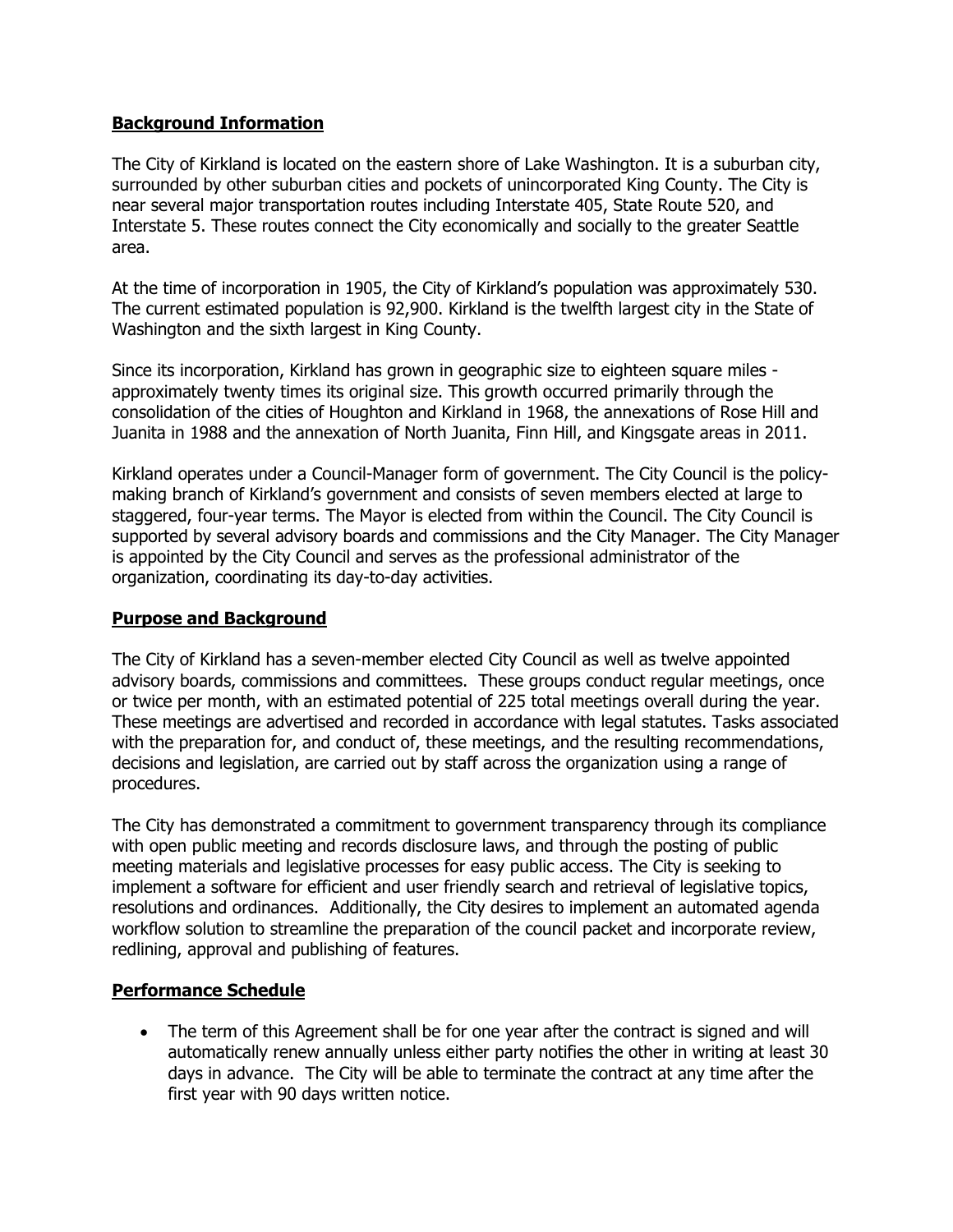• The goal is for the new software to launch in the first quarter of 2023.

## **Scope of Work**

Kirkland is seeking a software package that will fulfill the following functions:

- 1. Provide an intuitive and efficient search interface to retrieve legislative items, ordinances and resolutions, and agenda items seamlessly. The search interface should be embeddable in the City's website. Search functionality should be available for the following:
	- a. A specific date or date range
	- b. Key word search of title or content
	- c. Legislation number
- 2. Allow cross-referencing and linking between ordinances, resolutions, minutes, agenda items and meeting video.
- 3. Ability to find a list of topics being considered by the council and all background documents in one place – not just the current council packet, but all topics being worked on.
- 4. Search results should be displayed in an easy-to-absorb and intuitive manner via the City's website.
- 5. Ability to load historical Council agenda packets, minutes, ordinances, and resolutions with ability to search by keywords, wildcard searches, suggested topics, etc. This content must utilize as much of the search features of the legislative management software as possible, comparable to new agenda items being added.
- 6. Priority is to import past content from 6/1/2011 to present into new legislative software system; ideally to import past content from 11/15/2005 to present. The past content is currently stored in at least two different City systems. The City would need to understand clearly the level of effort both on the consultant side and for City staff to import content for these periods.
- 7. Provide analytics and reporting capabilities such as most frequently searched topics, types of searches, etc. Ability to streamline product configuration based on the analytics.
- 8. Must be able to be hosted (SaaS) solution that can be integrated/embedded in the City's website. Solution must receive standard updates including security updates with minimal to zero downtime.
- 9. 24x7x365 customer support with varying levels of response based on incident severity.
- 10. Knowledge transfer to City staff with access to online help and training for end users.
- 11. Single Sign-On (SSO) preferred.
- 12. Provide tools for compiling and publishing agenda items into a meeting packet.
- 13. Enable data entry of agenda items in a consistent, Kirkland-specified format.
- 14. Allow the City to manage/communicate pending legislation, track changes, and publish the final legislation via the City's publicly available website.
- 15. Allow editing of draft agenda items by multiple editors. Allow for document versioning.
- 16. Allow pre-defined workflows involving approvers in multiple departments depending on type of agenda item and originating department. Allow for primary and backup approvers at each level. Allow email notifications to inform approvers of pending approvals.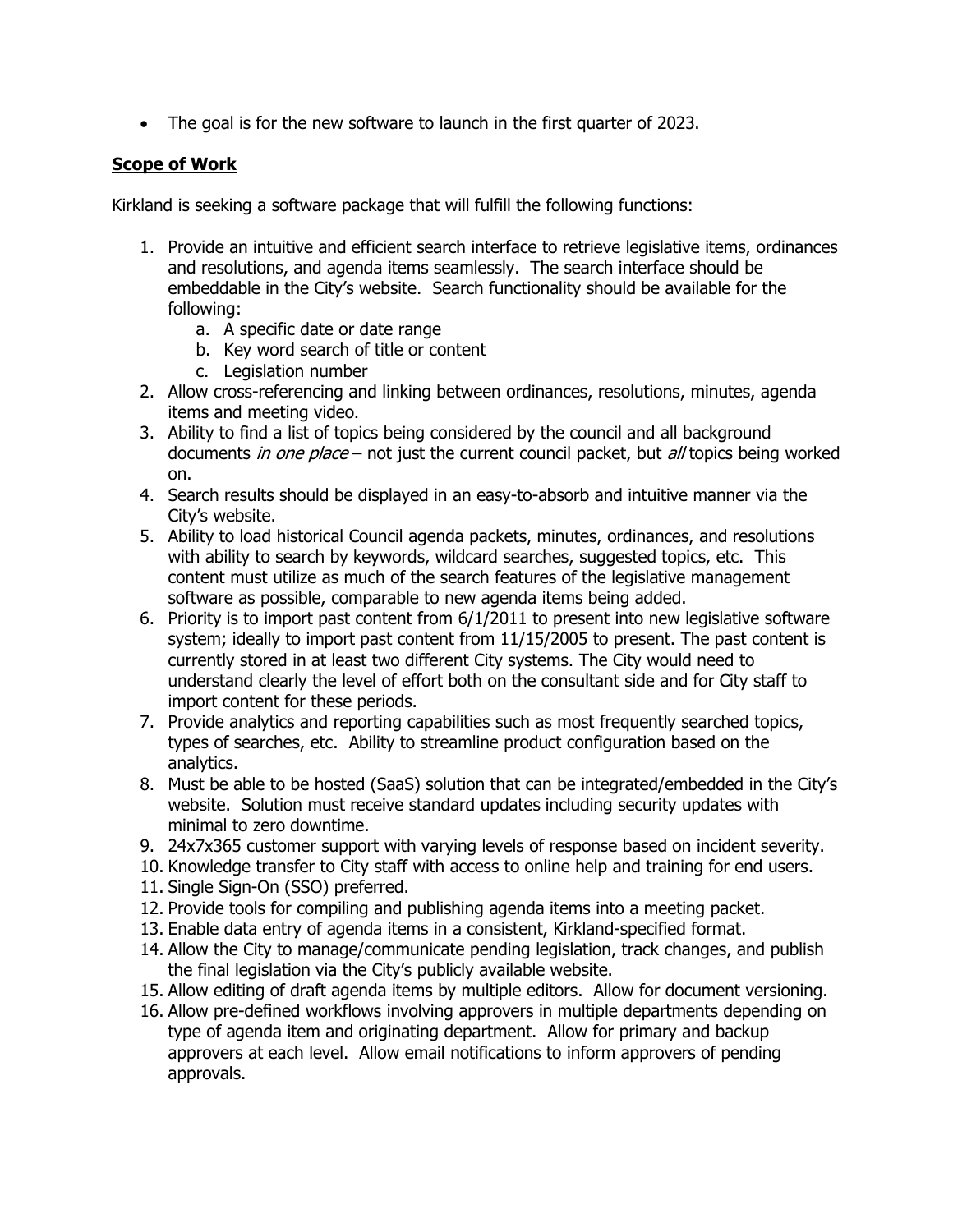- 17. Provide role-based access to configure application including workflows.
- 18. Provide means of managing the agenda items through Kirkland's Council cycle.
	- a. Departments create agenda items. Agenda items may be added by the City Clerk's office directly onto a committee or commission agenda (usually if requested by the City Manager or the Mayor), but in general the departmentgenerated agenda item process is followed.
	- b. Agenda items are routed internally through the government for approval. The type of routing depends on the parameters of the item.
	- c. The City Clerk will place the agenda items on the meeting requested by the creator if it has met all the deadlines and received all the proper authorizations.
	- d. The information will be available to City staff and the Council 24 hours in advance of being made publicly available.
- 19. Enable auditing of agenda item history by supplying the means to see who created and approved the agenda items.
- 20. Allow presentation materials (i.e., Powerpoint) to be incorporated into agenda items and into the records.
- 21. The legislative agenda system shall have the ability to be customized to the general process that the City prefers.
- 22. Must be fully compatible with the City's existing streaming media solution (Granicus)
- 23. Allow public access to scheduled meeting agendas and minutes of completed meetings via the City's website, whether the public is using a computer or mobile devices such as smartphones, iPads, etc.

## **Contract Requirements and Fees**

If your proposal is accepted, the following fees and requirements will be due upon award, prior to issuance of a contract:

## **1. Compliance with Law/City of Kirkland Business License**

- Contractor must obtain and provide a copy of a City of Kirkland Business License and otherwise comply with Kirkland Municipal Code Chapter 7.02.
- The Contractor shall comply with all applicable State, Federal and City laws, ordinances, regulations, and codes.

## **2. Insurance**

• Contractor's insurance should be consistent with the requirements found in the sample agreement shown as Attachment A

## **Submission Criteria**

Proposals should be prepared simply, providing straight forward, concise descriptions of the applicant's capabilities to satisfy the requirements of the request.

Proposals must include the following:

- 1. A description of qualifications, including:
	- Business experience
	- Project specific experience
	- Company information including time the company has been in business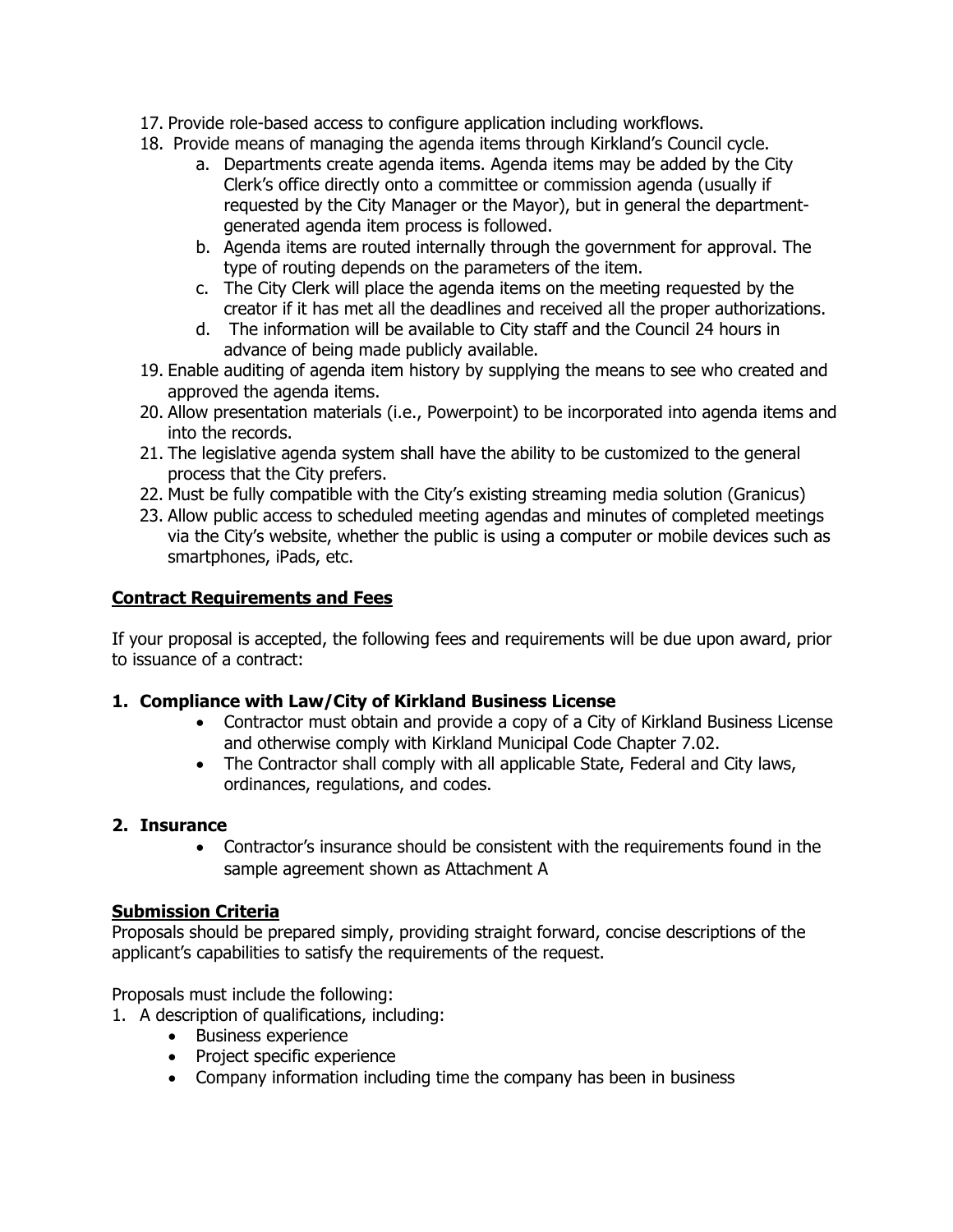- Number of employees
- Identified staff and their experience that will be working on the project
- 2. Implementation plan including:
	- A complete description of method to complete the proposed scope of work including implementation methodology.
	- Detailed information on the Contractor's proposed fee schedule for items and/or services proposed and any variation for non-routine services, inclusive of Washington State sales tax; leasehold excise tax and any other applicable governmental charges.
- 3. Examples of relevant projects:
	- Provide information about similar projects or clients for whom you have completed projects or provided similar operations and services.
- 4. References:
	- Please provide three Business/Financial references.
	- Please provide three Client references.
	- References could include financial institutions, suppliers, insurance companies, clients, etc. Do not use the same references for both Client References and Business References.
	- 5. A breakdown of pricing by the following elements of the project.
		- a. The pricing and implementation of the software solution. Pricing should be broken out as one-time implementation in Year 1 and ongoing maintenance/support from Year 2 onward.
		- b. The training of staff on the use of the solution
		- c. The import and configuration of past agenda packets, minutes, and related legislation from 6/1/2011 to the present
		- d. The import and configuration of past agenda packets, minutes, and related legislation from 11/15/2005 to 5/31/2011. The pricing of archiving existing data through 2011 in new software should be listed as a separate expense, if your firm is capable of providing this service. (City's option)
	- 6. Provide recommended licensing/subscription for City of Kirkland.
	- 7. For a hosted (SaaS) solution, provide current SOC 2 Compliance Report.

## **Proposal Submittal Instructions**

Please note: The following general requirements are mandatory for all proposals. Proposals submitted after the deadline date and time or lacking one or more of the following requirements will not be accepted.

- 1. **Proposals must be received by no later than 5:00 p.m. on July 21, 2022.**
- 2. Emailed proposals should include, "Legislative Management Software Job # 11 22-FA " in the subject line and be addressed to [purchasing@kirklandwa.gov](mailto:purchasing@kirklandwa.gov)
- 3. All proposals sent electronically must be in the form of a PDF or MS Word document and cannot exceed 20MB. **This is the preferred submission format.**
- 4. If paper proposals are being submitted, they must consist of one original and one copy. The City must receive any paper submittal before 5:00 PM on July 21, 2022, and any delivery received after the deadline will be rejected. These can be mailed or delivered to: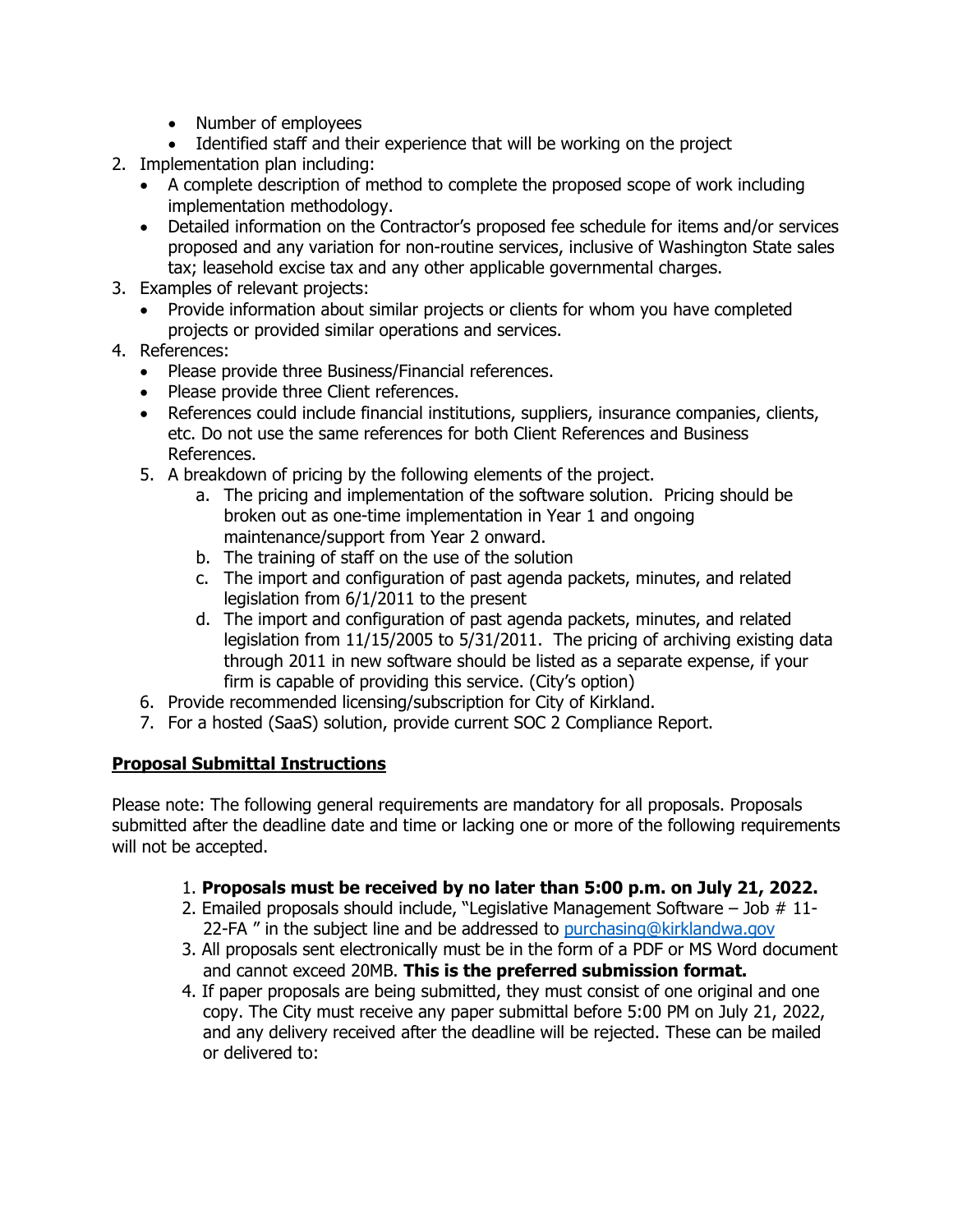City of Kirkland ATTN: Purchasing staff – Job #11-22-FA 123 5th Avenue Kirkland, WA 98033

- 5. All proposals must include the legal name of the organization, firm, individual or partnership submitting the RFP. Include the address of the principal place of business, mailing address, phone numbers, emails, fax number (if one exists) and primary contact person.
- 6. To be evaluated, a proposal must address all requirements and instructions contained within.
- 7. Provide all references and materials required by the RFP instructions within.

**Questions:** Questions regarding the scope of work or evaluation process must be submitted in writing and should be addressed to Sri Krishnan, Deputy Director of Finance and Administration, at [SriKrishnan@kirklandwa.gov](mailto:SriKrishnan@kirklandwa.gov) . Questions regarding the RFP process should be addressed to Purchasing staff, at [purchasing@kirklandwa.gov.](mailto:purchasing@kirklandwa.gov) Questions must be submitted before 5:00 PM on July 8, 2022.

### **Submittal Deadlines**

The Department's schedule for review of the RFP submittals and final selection of the Contractor is as follows:

| June 23, 2022          | RFP posted                                          |
|------------------------|-----------------------------------------------------|
| July 8, 2022           | Deadline for questions: 5:00 p.m.                   |
| July 13, 2022          | Responses to questions posted                       |
| July 21, 2022          | Request for Proposal Submittals Deadline: 5:00 p.m. |
| July 22-August 5, 2022 | Evaluation Period - may include interviews          |
| August, 2022           | <b>Contract Awarded</b>                             |

## **Selection Criteria**

The City will make a selection based on the evaluation of the written proposals. The City may also conduct an interview process with scoring used to determine the selected proposer. The City may elect to interview some or all proposers. The City reserves the right to make a selection based only on the evaluation of the written proposals. Written proposals and interviews will be evaluated based on the following criteria:

| Statement of understanding                                         | 10 |
|--------------------------------------------------------------------|----|
| Company background and prior experience                            | 10 |
| Experience and qualifications of assigned personnel and references | 20 |
| Software Functionality                                             | 30 |
| Cost schedule                                                      | 30 |
|                                                                    |    |

| <b>Total</b> | 100 |
|--------------|-----|
|--------------|-----|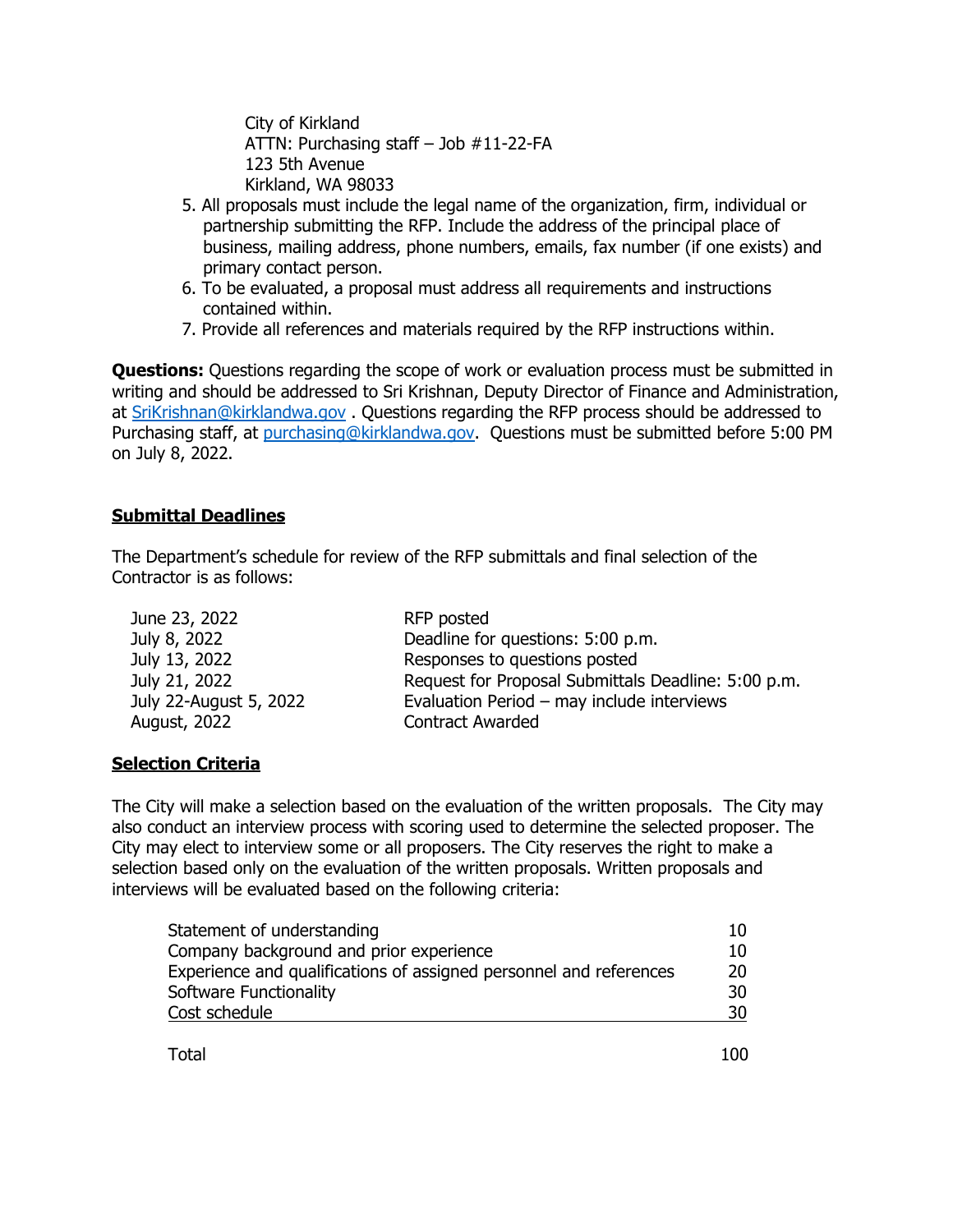#### **Selection Process**

A selection committee will review all proposals, select finalists and may conduct interviews prior to making the final selection of the consultant. As part of the selection process, City may have the finalists submit responses to a questionnaire on technical, operational, and security issues.

Prior to the commencement of work, the City and the selected consultant will meet to settle contract details. A notice to the consultant of the City's award will constitute notice to proceed. The City is not responsible for any costs incurred by the consultant in the preparation of the proposal. Once submitted to the City, all proposals will become public information.

### **Contract**

The Consultant and the City will execute an Agreement for Legislative Management Software including all of the requirements found in the sample agreement shown as Attachment A.

Information Technology Requirements:

The City's Information Technology department will conduct a security review prior to the contract being signed.

Supplier agrees to comply with all provisions of the current City of Kirkland security agreements

(e.g., IT Cloud Vendor Security Agreement, IT Non-Disclosure Agreement and the IT Vendor/Consultant Network Access Agreement), published by the Department of Information Technology as are pertinent to Supplier's operation. These are shown in Attachment B.

#### **Terms and Conditions**

- A. The City reserves the right to reject any and all proposals, and to waive minor irregularities in any proposal.
- B. Proposers responding to this RFP must follow the procedures and requirements stated in the RFP document. Adherence to the procedures and requirements of this RFP will ensure a fair and objective analysis of your proposal. Failure to comply with or complete any part of this RFP may result in rejection of your proposal.
- C. The City reserves the right to request clarification of information submitted, and to request additional information on any proposal.
- D. The City reserves the right to award any contract to the next most qualified agency, if the successful agency does not execute a contract within 30 days of being notified of selection.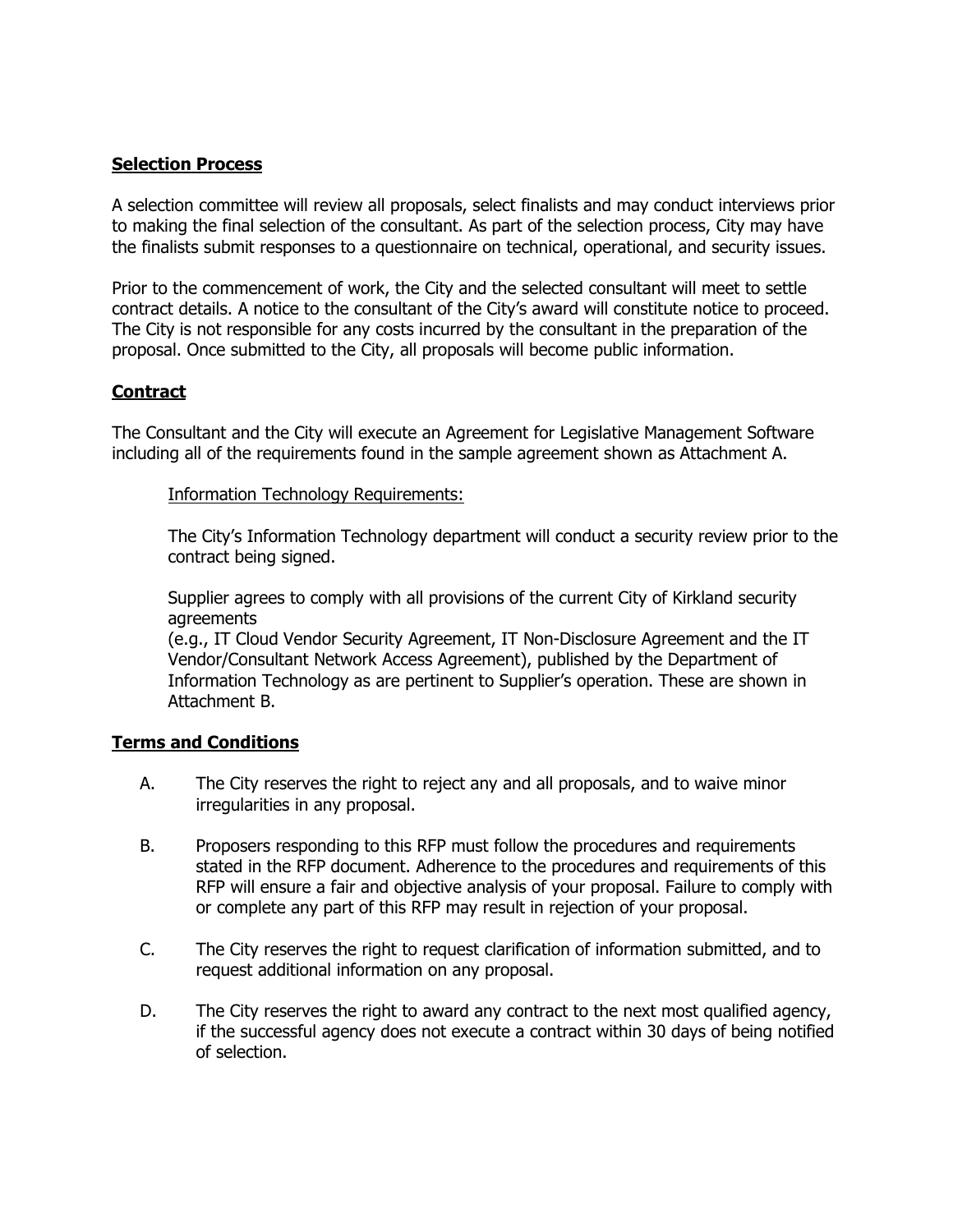- E. Any proposal may be withdrawn up until the date and time set above for opening of the proposals. Any proposal not so timely withdrawn shall constitute an irrevocable offer, for a period of one hundred and twenty (120) days to sell to the City the services described in the attached specifications, or until one or more of the proposals have been approved by the City administration, whichever occurs first.
- F. The contract resulting from acceptance of a proposal by the City shall be in a form supplied or approved by the City and shall reflect the specifications in this RFP. A copy of the City's standard Professional Services Agreement is available for review (see attachment A). The City reserves the right to reject any proposed agreement or contract that does not conform to the specifications contained in this RFP and which is not approved by the City Attorney's office.
- G. The City shall not be responsible for any costs incurred by the agency in preparing, submitting or presenting its response to the RFP.
- H. Any material submitted by a proposer shall become the property of the City. Materials submitted after a contract is signed will be subject to the ownership provision of the executed contract.
- I. The City reserves the right not to award any portion or all of the project if it finds that none of the proposals submitted meets the specific needs of the project. The City reserves the right to modify the scope of work and award portions of this RFP to the selected vendor. The City reserves the right to award this work to multiple vendors if the scope of work would be best completed by multiple vendors and their associated experience.

## **Cooperative Purchasing**

Chapter 39.34 RCW allows cooperative purchasing between public agencies in the State of Washington. Public agencies which have filed an Intergovernmental Cooperative Purchasing Agreement with the City may purchase from City contracts, provided that the consultant agrees to participate. The City does not accept any responsibility for contracts issued by other public agencies, however.

## **Public Disclosure**

Once submitted to the City, proposals shall become the property of the City, and all proposals shall be deemed a public record as defined in "The Public Records Act," chapter 42 section 56 of the RCW. Any proposal containing language which copyrights the proposal, declares the entire proposal to be confidential, declares that the document is the exclusive property of the proposer, or is any way contrary to state public disclosure laws or this RFP, could be removed from consideration. The City will not accept the liability of determining what the proposer considers proprietary or not. Therefore, any information in the proposal that the proposer claims as proprietary and exempt from disclosure under the provisions of RCW 42.56.270 must be clearly designated as described in the "Proprietary Material Submitted" section above. It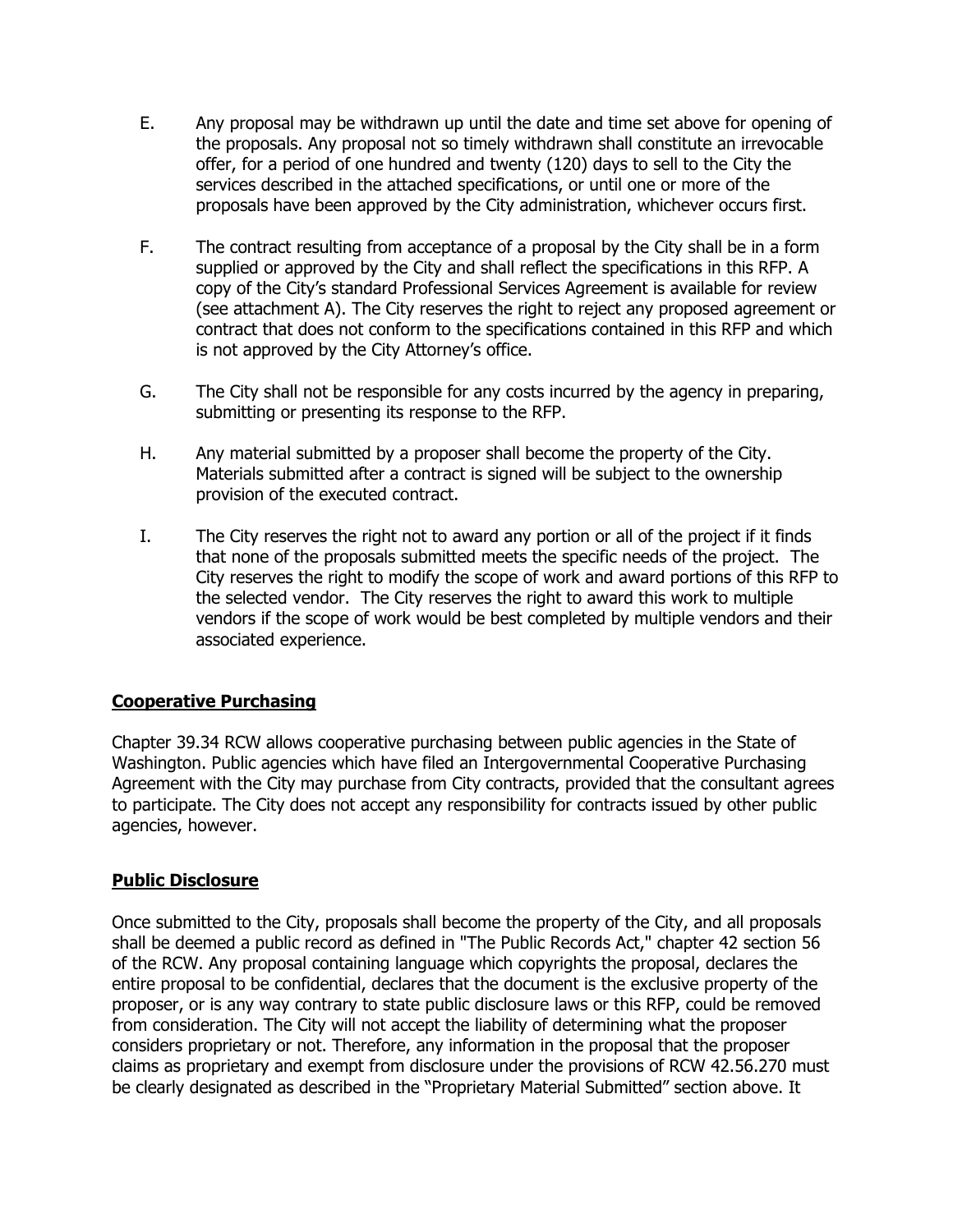must also include the exemption(s) from disclosure upon which the proposer is making the claim, and the page it is found on must be identified. With the exception of lists of prospective proposers, the City will not disclose RFP proposals until a bid selection is made. At that time, all information about the competitive procurement will be available with the exception of: proprietary/confidential portion(s) of the proposal(s), until the proposer has an adequate opportunity to seek a court order preventing disclosure. The City will consider a proposer's request for exemption from disclosure; however, the City will make a decision predicated upon RCW 42.56.

## **DBE Participation**

The City encourages DBE firms to submit qualifications and encourages all firms to team with DBE firms in their pursuit of this project.

#### **Federal Debarment**

The Bidder shall not currently be debarred or suspended by the Federal government. The Bidder shall not be listed as having an "active exclusion" on the U.S. government's "System for Award Management" database ( [www.sam.gov](http://www.sam.gov/) ).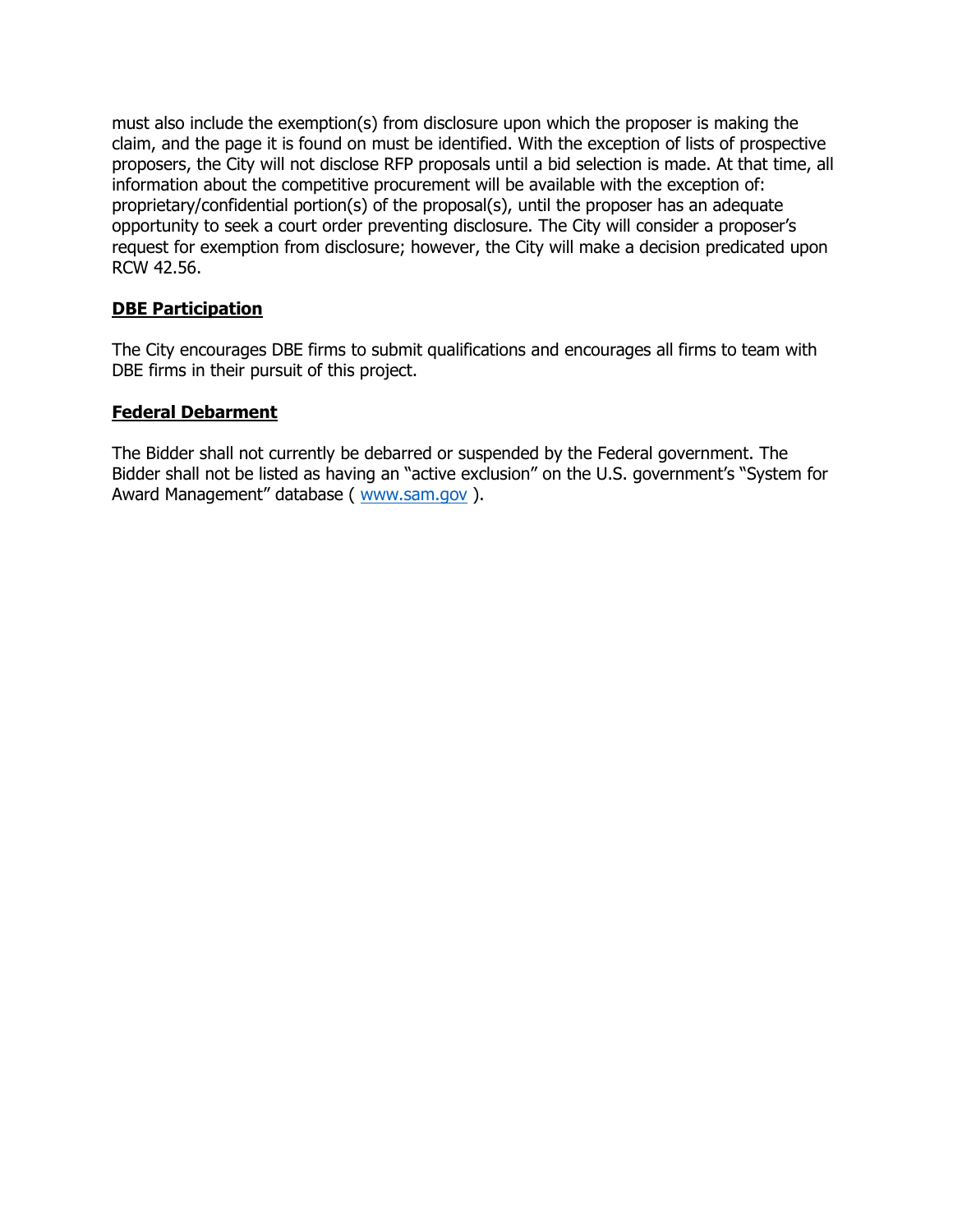

The City of Kirkland, Washington, a municipal corporation ("City") and whose address is  $($ "Consultant"), agree and contract as follows.

In consideration of the mutual benefits and conditions set forth below, the parties agree as follows:

### **I. SERVICES BY CONSULTANT**

- A. The Consultant agrees to perform the services described in Attachment \_ to this Agreement, which attachment is incorporated herein by reference.
- B. All services and duties shall be conducted and performed diligently, completely and in accordance with professional standards of conduct and performance.

#### **II. COMPENSATION**

- A. The total compensation to be paid to Consultant for these services shall not exceed  $\frac{1}{2}$  as detailed in Attachment \_\_\_\_\_.
- B. Payment to Consultant by the City in accordance with the payment ceiling specified above shall be the total compensation for all services performed under this Agreement and supporting documents hereto as well as all subcontractors' fees and expenses, supervision, labor, supplies, materials, equipment or the use thereof, reimbursable expenses, and other necessary incidentals.
- C. The Consultant shall be paid on the basis of invoices submitted. Invoicing will be on the basis of percentage complete or on the basis of time, whichever is applicable in accordance with the terms of this Agreement.
- D. The City shall have the right to withhold payment to Consultant for any services not completed in a satisfactory manner until such time as Consultant modifies such services to the satisfaction of the City.
- E. Unless otherwise specified in this Agreement, any payment shall be considered timely if a warrant is mailed or is available within 45 days of the date of actual receipt by the City of an invoice conforming in all respects to the terms of this Agreement.

#### **III. TERMINATION OF AGREEMENT**

The term of this agreement shall commence on the date this agreement is fully executed and shall continue for one (1) year after the date hereof. This agreement shall automatically renew for an additional year unless either party notifies the other in writing at least thirty (30) days prior to such automatic renewal that the party does not wish to renew this agreement. The City may terminate the agreement after the first year with a ninety  $(90)$  day written notice.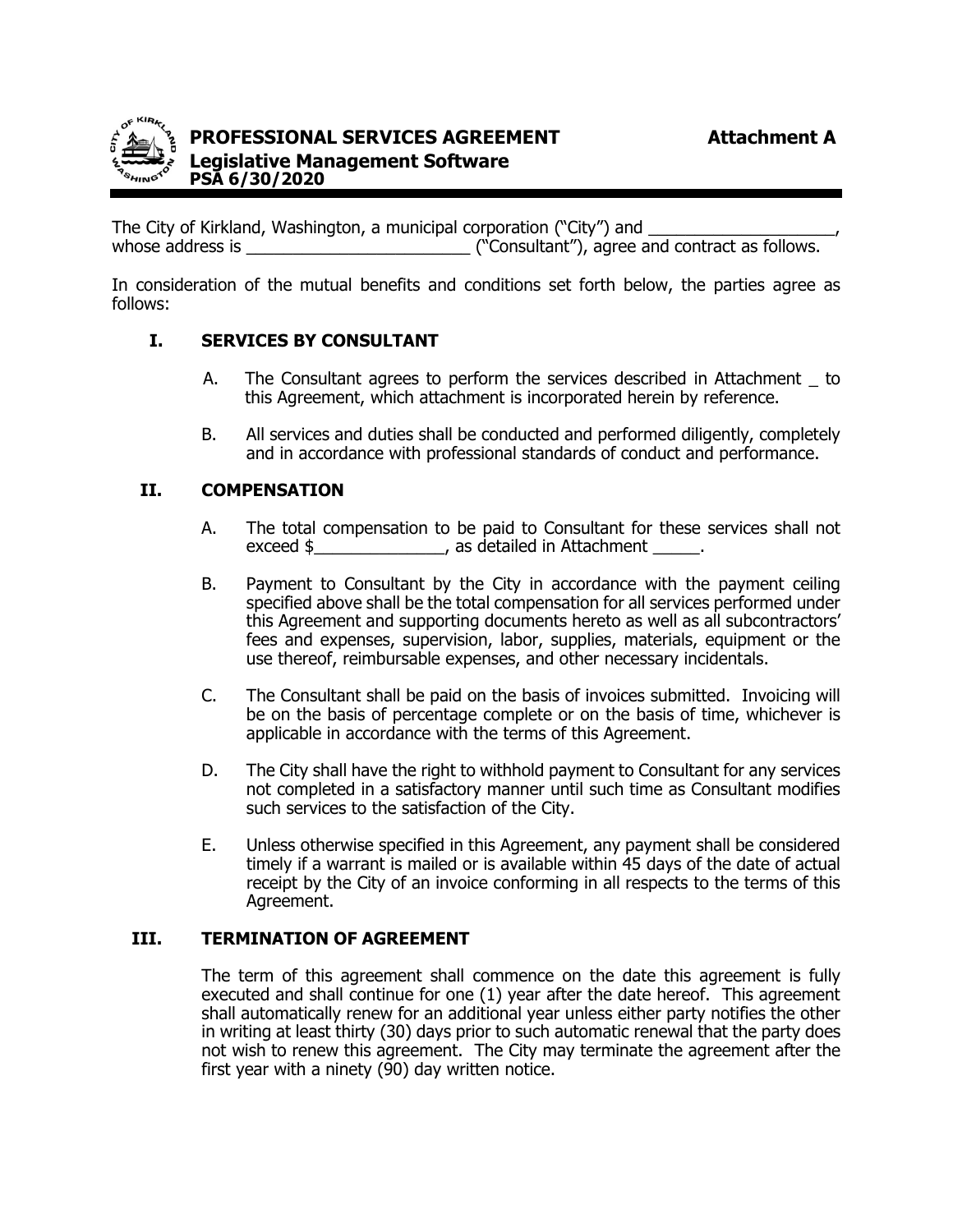#### **IV. OWNERSHIP OF WORK PRODUCT**

- A. Ownership of the originals of any reports, data, studies, surveys, charts, maps, drawings, specifications, figures, photographs, memoranda, and any other documents which are developed, compiled or produced as a result of this Agreement, whether or not completed, shall be vested in the City. Any reuse of these materials by the City for projects or purposes other than those which fall within the scope of this Agreement or the project to which it relates, without written concurrence by the Consultant will be at the sole risk of the City.
- B. The City acknowledges the Consultant's plans and specifications as instruments of professional service. Nevertheless, the plans and specifications prepared under this Agreement shall become the property of the City upon completion of the services. The City agrees to hold harmless and indemnify consultant against all claims made against Consultant for damage or injury, including defense costs, arising out of any reuse of such plans and specifications by any third party without the written authorization of the Consultant.
- C. Methodology, materials, software, logic, and systems developed under this Agreement are the property of the Consultant and the City, and may be used as either the consultant or the City sees fit, including the right to revise or publish the same without limitation.
- D. The Consultant at such times and in such forms as the City may require, shall furnish to the City such statements, records, reports, data, and information as the City may request pertaining to matters covered by this Agreement. All of the reports, information, data, and other related materials, prepared or assembled by the Consultant under this Agreement and any information relating to personal, medical, and financial data will be treated as confidential only as allowed by Washington State laws regarding disclosure of public information, Chapter 42.56 RCW

The Consultant shall at any time during normal business hours and as often as the City may deem necessary, make available for examination all of its records and data with respect to all matters covered, directly or indirectly, by this Agreement and shall permit the City or its designated authorized representative to audit and inspect other data relating to all matters covered by this Agreement. The City shall receive a copy of all audit reports made by the agency or firm as to the Consultant's activities. The City may, at its discretion, conduct an audit, at its expense, using its own or outside auditors, of the Consultant's activities which relate, directly or indirectly, to the Agreement.

Consultant will provide all original operation and maintenance manuals, along with all warranties, from the manufacturer for any equipment or items installed or supplied to the City has part of this contracted project.

The Consultant shall maintain accounts and records, including personnel, property, financial, and programmatic records, which sufficiently and properly reflect all direct and indirect costs of any nature expended and services performed pursuant to this Agreement. The Consultant shall also maintain such other records as may be deemed necessary by the City to ensure proper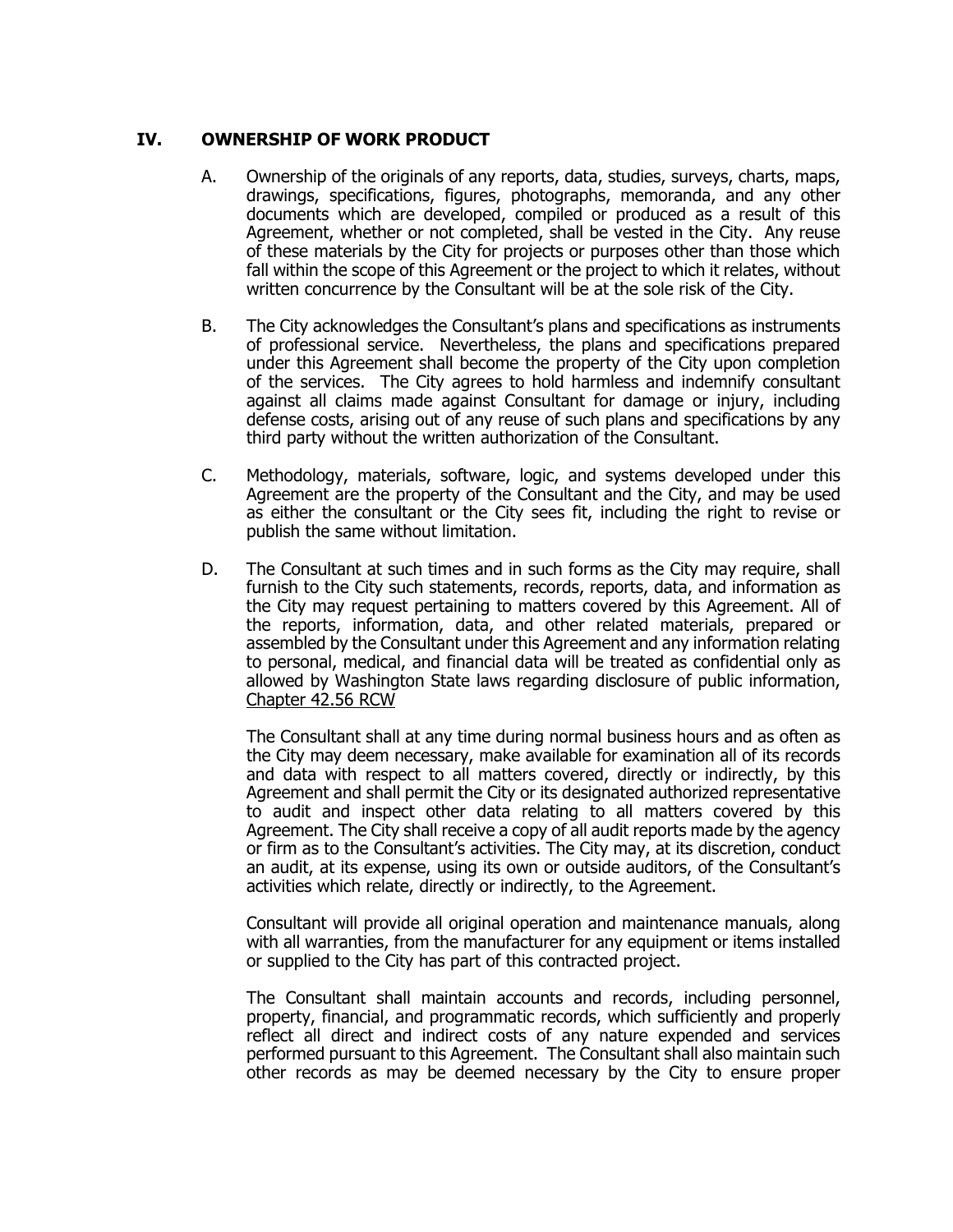accounting of all funds contributed by the City to the performance of this Agreement.

The foregoing records shall be maintained for a period of seven years after termination of this Agreement unless permission to destroy them is granted by the Office of the Archivist in accordance with RCW Chapter 40.14 and by the City.

#### **V. GENERAL ADMINISTRATION AND MANAGEMENT**

The Finance and Administration Department for the City of Kirkland shall review and approve the Consultant's invoices to the City under this Agreement, shall have primary responsibility for overseeing and approving services to be performed by the Consultant, and shall coordinate all communications with the Consultant from the City.

### **VI. COMPLETION DATE**

The estimated completion date for the Consultant's performance of the services specified in Section I is \_\_\_\_\_\_\_\_\_\_\_\_\_\_\_\_\_\_.

Consultant will diligently proceed with the services contracted for, but consultant shall not be held responsible for delays occasioned by factors beyond its control which could not reasonably have been foreseen at the time of the execution of this Agreement. If such a delay arises, Consultant shall forthwith notify the City.

#### **VII. SUCCESSORS AND ASSIGNS**

The Consultant shall not assign, transfer, convey, pledge, or otherwise dispose of this Agreement or any part of this Agreement without prior written consent of the City.

#### **VIII. NONDISCRIMINATION**

Consultant shall, in employment made possible or resulting from this Agreement, ensure that there shall be no unlawful discrimination against any employee or applicant for employment in violation of RCW 49.60.180, as currently written or hereafter amended, or other applicable law prohibiting discrimination, unless based upon a bona fide occupational qualification as provided in RCW 49.60.180 or as otherwise permitted by other applicable law. Further, no person shall be denied or subjected to discrimination in receipt of the benefit of any services or activities made possible by or resulting from this Agreement in violation of RCW 49.60.215 or other applicable law prohibiting discrimination.

#### **IX. HOLD HARMLESS/INDEMNIFICATION**

To the greatest extent allowed by law the Contractor shall defend, indemnify and hold the City, its officers, officials, employees and volunteers harmless from any and all claims, injuries, damages, losses or suits including attorney fees, arising out of or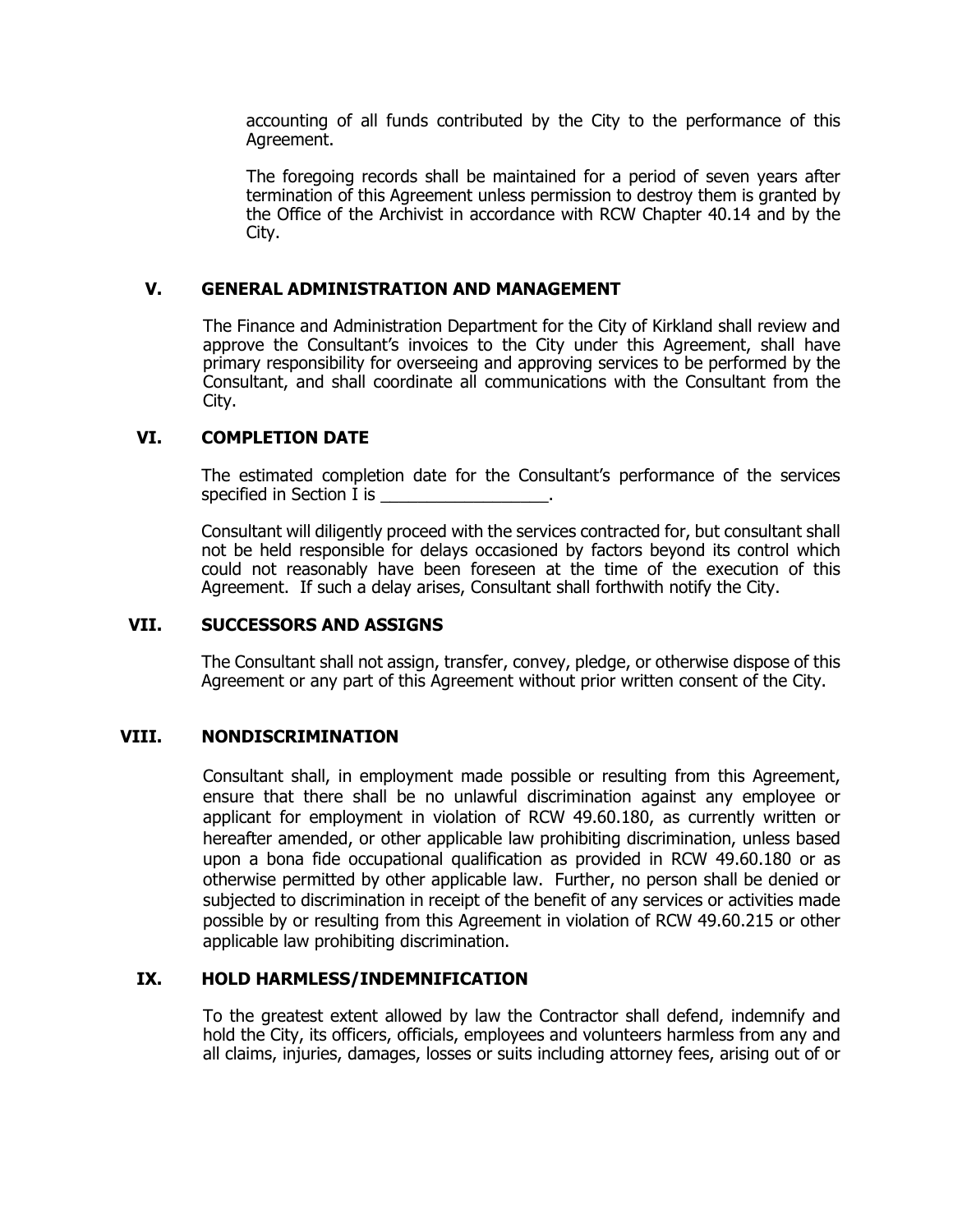in connection with performance of this Agreement, except for injuries and damages caused by the sole negligence of the City.

Should a court of competent jurisdiction determine that this Agreement is subject to RCW 4.24.115, then, in the event of liability for damages arising out of bodily injury to persons or damages to property caused by or resulting from the concurrent negligence of the Contractor and the City, its officers, officials, employees, and volunteers, the Contractor's liability hereunder shall be only to the extent of the Contractor's negligence. It is further specifically and expressly understood that the indemnification provided herein constitutes the Contractor's waiver of immunity under Industrial Insurance, Title 51 RCW, solely for the purpose of this indemnification. This waiver has been mutually negotiated by the parties. The provisions of this section shall survive the expiration or termination of this Agreement.

## **X. LIABILITY INSURANCE COVERAGE**

The Consultant shall procure and maintain for the duration of the Agreement, insurance against claims for injuries to persons or damage to property which may arise from or in connection with the performance of the work hereunder by the Consultant, its agents, representatives, or employees. A failure to obtain and maintain such insurance or to file required certificates and endorsements shall be a material breach of this Agreement.

Consultant's maintenance of insurance as required by the agreement shall not be construed to limit the liability of the Consultant to the coverage provided by such insurance, or otherwise limit the City's recourse to any remedy available at law or in equity.

#### A. **Minimum Scope of Insurance**

Consultant shall obtain insurance of the types described below:

- 1. Automobile Liability insurance covering all owned, non-owned, hired and leased vehicles. Coverage shall be as least as broad as Insurance Services Office (ISO) form CA 00 01 or a substitute form providing equivalent liability coverage. If necessary, the policy shall be endorsed to provide contractual liability coverage.
- 2. Commercial General Liability insurance shall be as least as broad as ISO occurrence form CG 00 01 and shall cover liability arising from premises, operations, stop-gap independent contractors and personal injury and advertising injury. The City shall be named as an additional insured under the Consultant's Commercial General Liability insurance policy with respect to the work performed for the City using an additional insured endorsement at least as broad as ISO CG 20 26.
- 3. Workers' Compensation coverage as required by the Industrial Insurance laws of the State of Washington.
- 4. Professional Liability insurance appropriate to the Consultant's profession.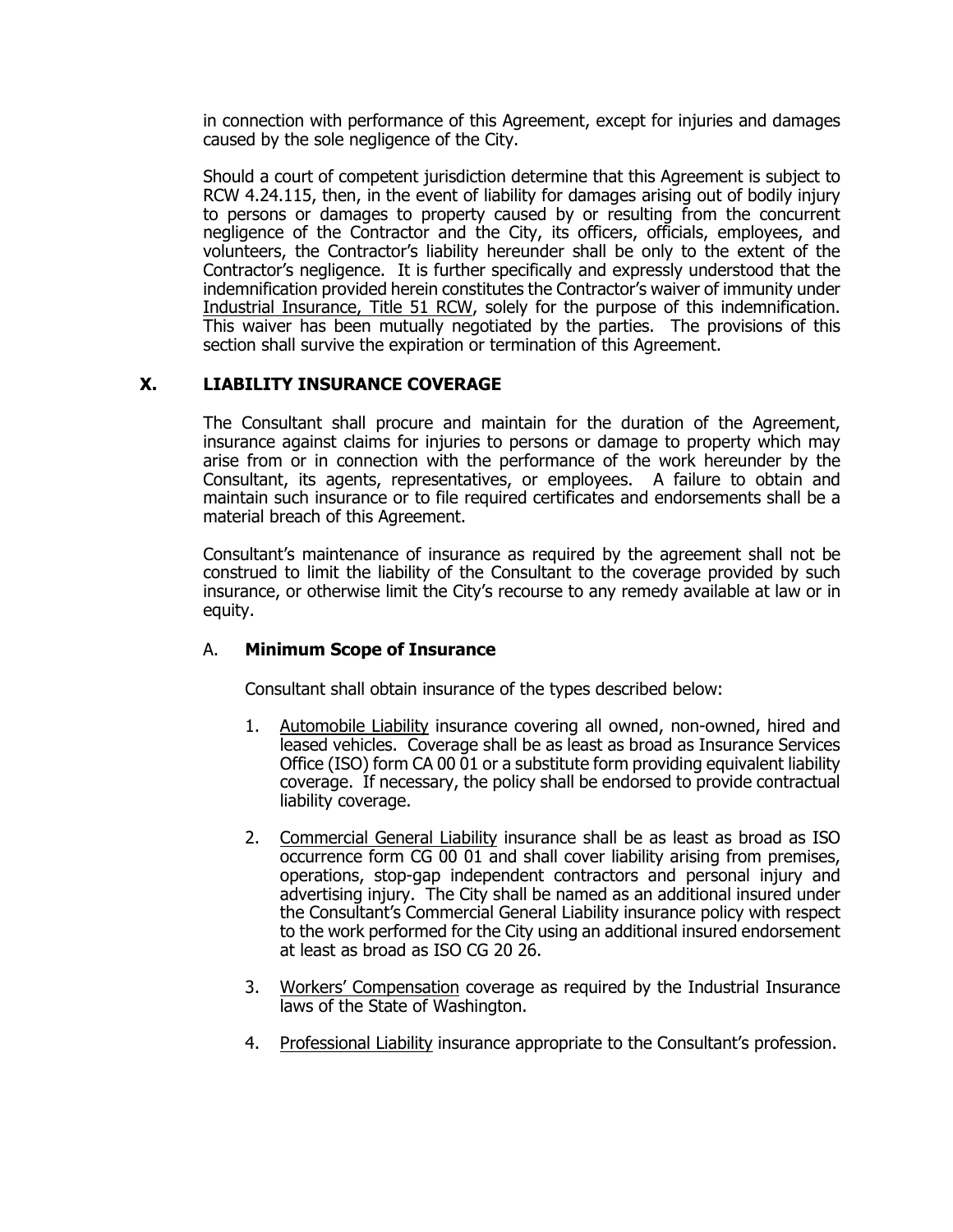5. Network Security (Cyber) and Privacy Insurance shall include, but not be limited to, coverage, including defense, for the following losses or services:

Liability arising from theft, dissemination, and/or use of City confidential and personally identifiable information, including but not limited to, any information about an individual maintained by or on behalf of the City, including (i) any information that can be used to distinguish or trace an individual's identity, such as name, social security number, date and place of birth, mother's maiden name, or biometric records; and (ii) any other information that is linked or linkable to an individual, such as medical, educational, financial, and employment information regardless of how or where the information is stored or transmitted.

Network security liability arising from (i) the unauthorized access to, use of, or tampering with computer systems, including hacker attacks; or (ii) the inability of an authorized Third Party to gain access to supplier systems and/or City Data, including denial of service, unless caused by a mechanical or electrical failure; (iii) introduction of any unauthorized software computer code or virus causing damage to the City or any other Third Party Data.

Lawfully insurable fines and penalties resulting or allegedly resulting from a Data breach.

Event management services and first-party loss expenses for a Data breach response including crisis management services, credit monitoring for individuals, public relations, legal service advice, notification of affected parties, independent information security forensics firm, and costs to re-secure, re-create and restore Data or systems.

For purposes of this insurance subsection, the terms Third Party and Data are defined in Section XI.

## B. **Minimum Amounts of Insurance**

Consultant shall maintain the following insurance limits:

- 1. Automobile Liability insurance with a minimum combined single limit for bodily injury and property damage of \$1,000,000 per accident.
- 2. Commercial General Liability insurance shall be written with limits no less than \$1,000,000 each occurrence, \$2,000,000 general aggregate.
- 3. Professional Liability insurance shall be written with limits no less than \$1,000,000 per claim and \$1,000,000 policy aggregate limit.
- 4. Network Security (Cyber) and Privacy Insurance shall be written with limits no less than \$1,000,000 per claim, \$2,000,000 policy aggregate for network security and privacy coverage, \$100,000 per claim for regulatory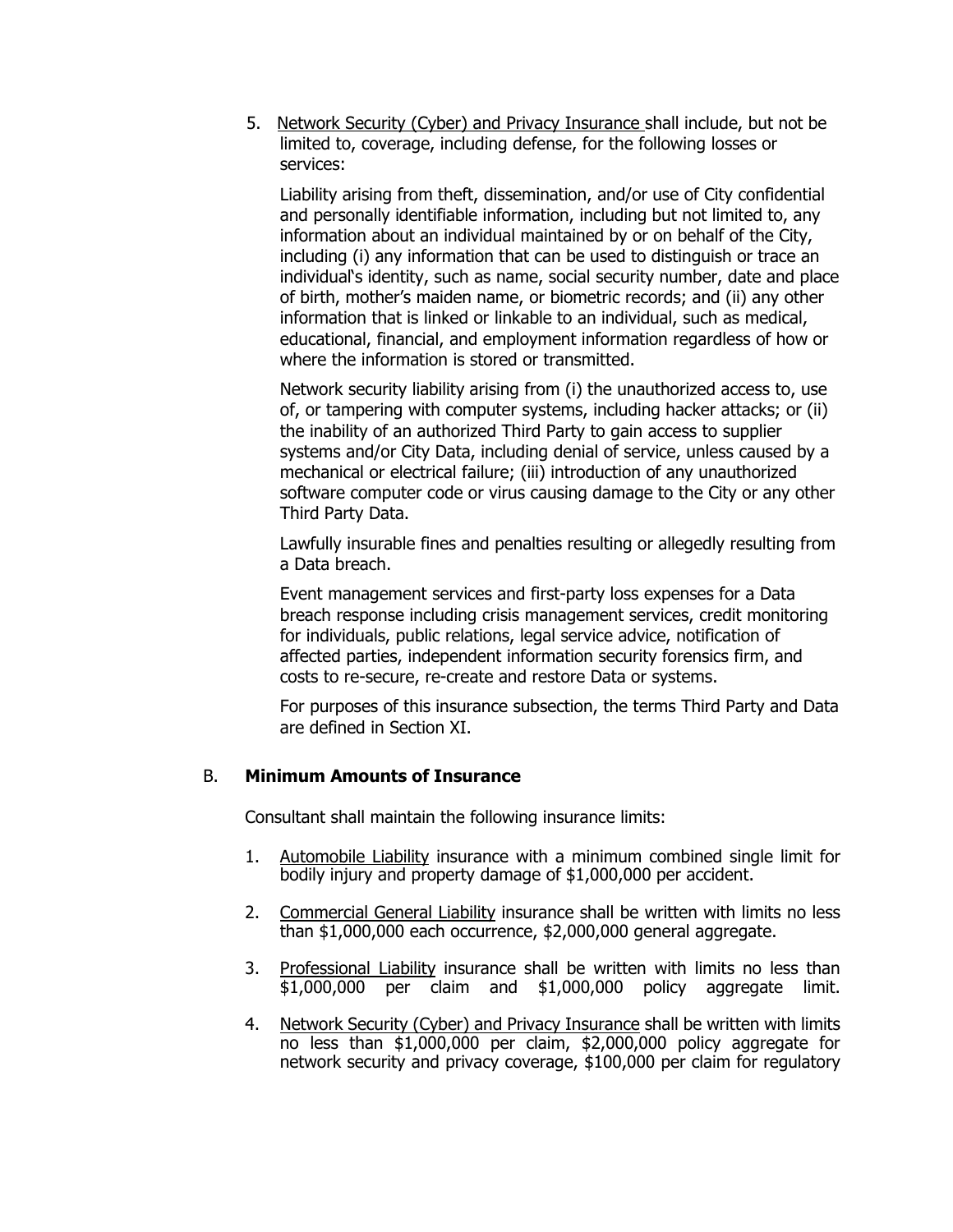action (fines and penalties), and \$100,000 per claim for event management services

#### C. **Other Insurance Provisions**

The insurance policies are to contain, or be endorsed to contain, the following provisions for Automobile Liability and Commercial General Liability insurance:

- 1. The Consultant's insurance coverage shall be primary insurance as respects the City. Any insurance, self-insurance, or self-insured pool coverage maintained by the City shall be excess of the Consultant's insurance and shall not contribute with it.
- 2. The Consultant shall provide the City and all Additional Insureds for this services with written notice of any policy cancellation, within two business days of their receipt of such notice.

#### D. **Acceptability of Insurers**

Insurance is to be placed with insurers with a current A.M. Best rating of not less than A:VII.

#### E. **Verification of Coverage**

Consultant shall furnish the City with original certificates and a copy of the amendatory endorsements, including but not necessarily limited to the additional insured endorsement, evidencing the insurance requirements of the Consultant before commencement of the services.

#### F. **Failure to Maintain Insurance**

Failure on the part of the Consultant to maintain the insurance as required shall constitute a material breach of agreement, upon which the City may, after giving five business days' notice to the Consultant to correct the breach, immediately terminate the agreement or, at its discretion, procure or renew such insurance and pay any and all premiums in connection therewith, with any sums so expended to be repaid to the City on demand, or at the sole discretion of the City, offset against funds due the Consultant from the City.

#### G. **City Full Availability of Consultant Limits**

If the Consultant maintains higher insurance limits than the minimums shown above, the City shall be insured for the full available limits of Commercial General and Excess or Umbrella liability maintained by the Consultant, irrespective of whether such limits maintained by the Consultant are greater than those required by this agreement or whether any certificate of insurance furnished to the City evidences limits of liability lower than those maintained by the Consultant.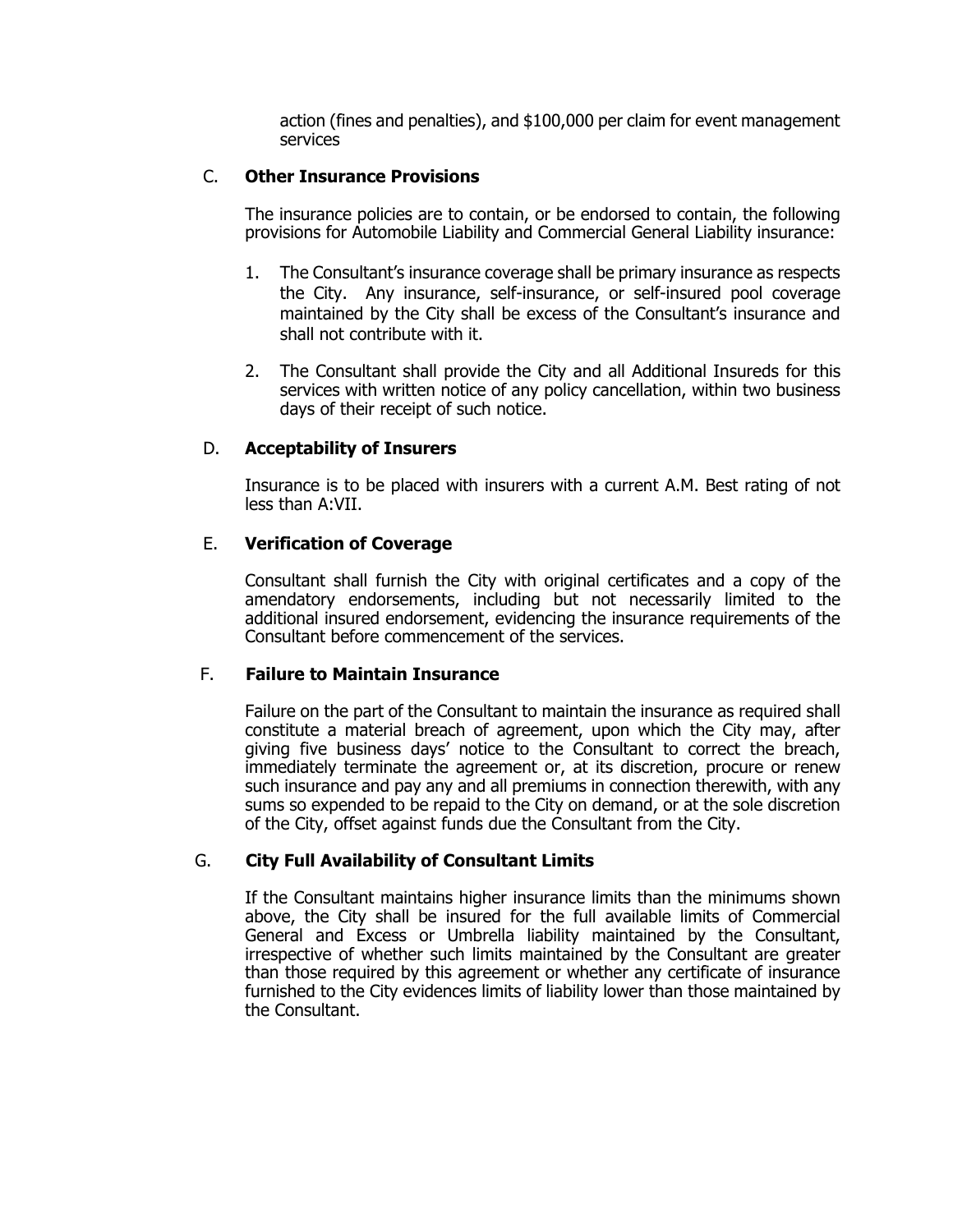#### **XI. SAFEGUARDING OF PERSONAL INFORMATION**

- A. **Definitions.** The following definitions shall have the assigned meaning for this section.
	- **1. "Data"** means all information, whether in oral or written (including electronic) form, created by or in any way originating with City and End Users, and all information that is the output of any computer processing, or other electronic manipulation, of any information that was created by or in any way originating with City and End Users, in the course of using and configuring the Services provided under this Agreement as described in Attachment A, and includes City Data, End User Data, and Personal Information.
	- **2. "Data Compromise"** means any actual or reasonably suspected unauthorized access to or acquisition of computerized Data that compromises the security, confidentiality, or integrity of the Data, or the ability of City to access the Data.
	- **3. "End User"** means the individuals (including, but not limited to employees, authorized agents, students and volunteers of City; Third Party consultants, auditors and other independent contractors performing services for City; any governmental, accrediting or regulatory bodies lawfully requesting or requiring access to any Services; customers of City provided services; and any external users collaborating with City) authorized by City to access and use the Services provided by Contractor under this Agreement.
	- **4. "Third Party"** means persons, corporations and entities other than Consultant, or any of their employees, contractors or agents.
- B. The Consultant shall not use or disclose Personal Information, as defined in RCW 19.255.010, in any manner that would constitute a violation of federal law or applicable provisions of Washington State law. Consultant agrees to comply with all federal and state laws and regulations, as currently enacted or revised, regarding Data security and electronic Data interchange of Personal Information.

The Consultant shall ensure its directors, officers, employees, subcontractors or agents use Personal Information solely for the purposes of accomplishing the services set forth in the Agreement.

The Consultant shall protect Personal Information collected, used, or acquired in connection with the Agreement, against unauthorized use, disclosure, modification or loss.

The Consultant and its sub-consultants and agents agree not to release, divulge, publish, transfer, sell or otherwise make Personal Information known to unauthorized persons without the express, prior written consent of the City or as otherwise authorized by law.

The Consultant agrees to implement physical, electronic, and managerial policies, procedures, and safeguards to prevent unauthorized access, use, or disclosure of Personal Information.

The Consultant shall make the Personal Information available to amend as directed by the City and incorporate any amendments into all the copies maintained by the Consultant or its subcontractors and agents. Consultant shall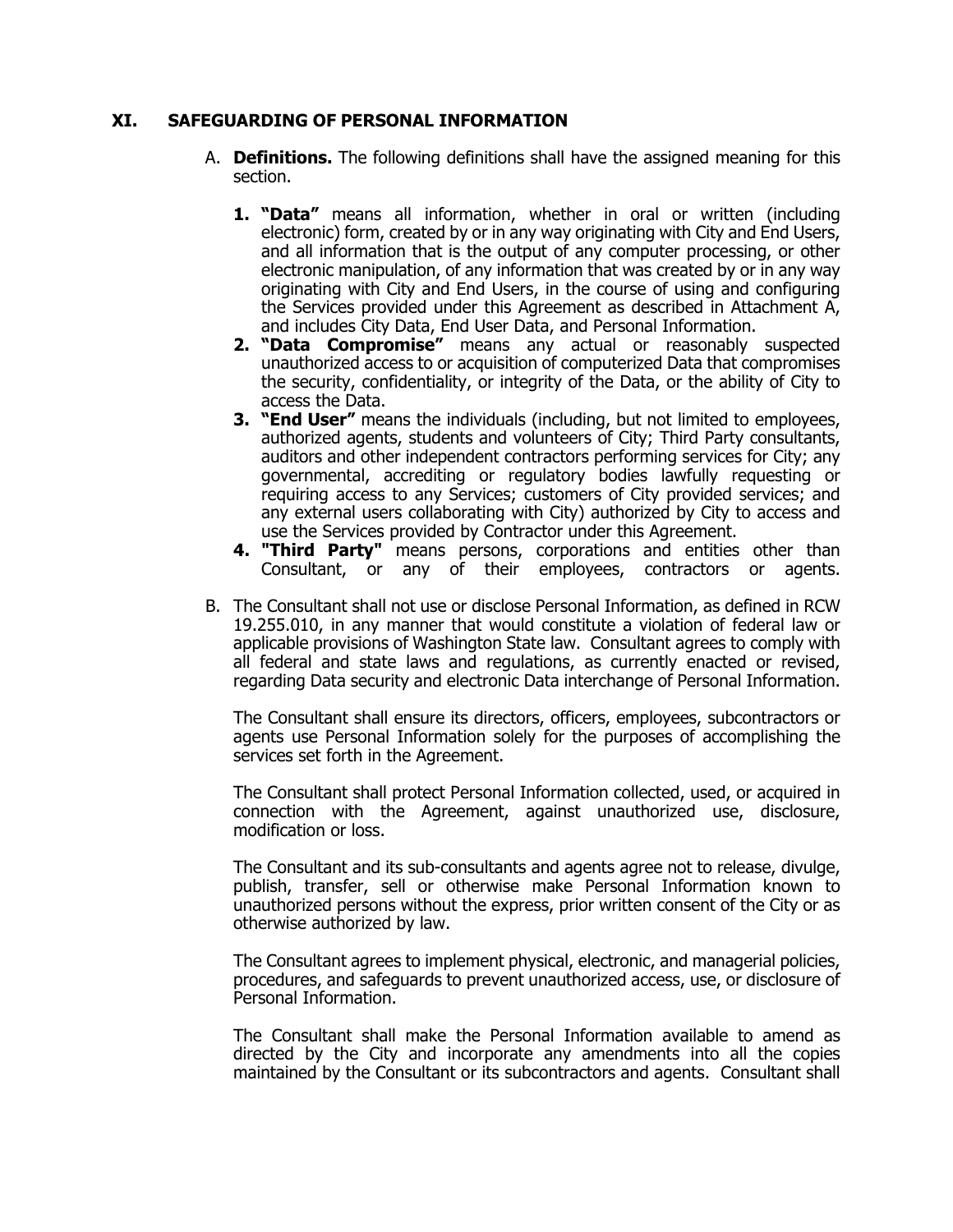certify its destruction after ninety (90) calendar days and the Consultant shall retain no copies. If Consultant and City mutually determine that return or destruction is not feasible, the Consultant shall not use the Personal Information in a manner other than those permitted or authorized by state and federal laws.

The Consultant shall notify the City in writing immediately upon becoming aware of any unauthorized access, use, or disclosure of Personal Information. Consultant shall take necessary steps to mitigate any harmful effects of such use or disclosure. Consultant is financially responsible for notification of any unauthorized access, use or disclosure. The details of the notification must be approved by the City. Any breach of this clause may result in immediate termination of the Agreement by the City and the demand for return of all Personal Information.

Consultant agrees that prior to the Effective Date of this Agreement, Consultant will, at its expense, conduct or have conducted within the last 12 months, the following, and thereafter, Consultant will at its expense conduct or have conducted the following at least once per year, and immediately after any actual or reasonably suspected Data Compromise:

- A PCI, SOC 2 or other mutually agreed upon audit of Consultant's security policies, procedures and controls;
- A vulnerability scan, performed by a Third Party scanner, of Consultant's systems and facilities that are used in any way to deliver services under this Agreement as described in Attachment A; and,
- A formal penetration test, performed by a process and qualified personnel, of Contractor's systems and facilities that are used in any way to deliver services under this Agreement as described in Attachment A.

The same will be evidenced by providing the City a copy of the Successful Audit Letter and a Scope of Audit Document (outlining what is included in the audit). Audit Report will not include "private" information, defined as proprietary environment/infrastructure detail not specific to systems that process or transmit City Data.

Consultant to comply with PII (Personally Identifiable Information) or SPI (Sensitive Personal Information) by signing **Attachment B** 'IT Cloud Vendor Security Agreement' agreeing to follow security best practices.

#### **XII. COMPLIANCE WITH LAWS/BUSINESS LICENSE**

The Consultant shall comply with all applicable State, Federal, and City laws, ordinances, regulations, and codes. Consultant must obtain a City of Kirkland business license or otherwise comply with Kirkland Municipal Code Chapter 7.02.

#### **XIII. FUTURE SUPPORT**

The City makes no commitment and assumes no obligations for the support of Consultant activities except as set forth in this Agreement.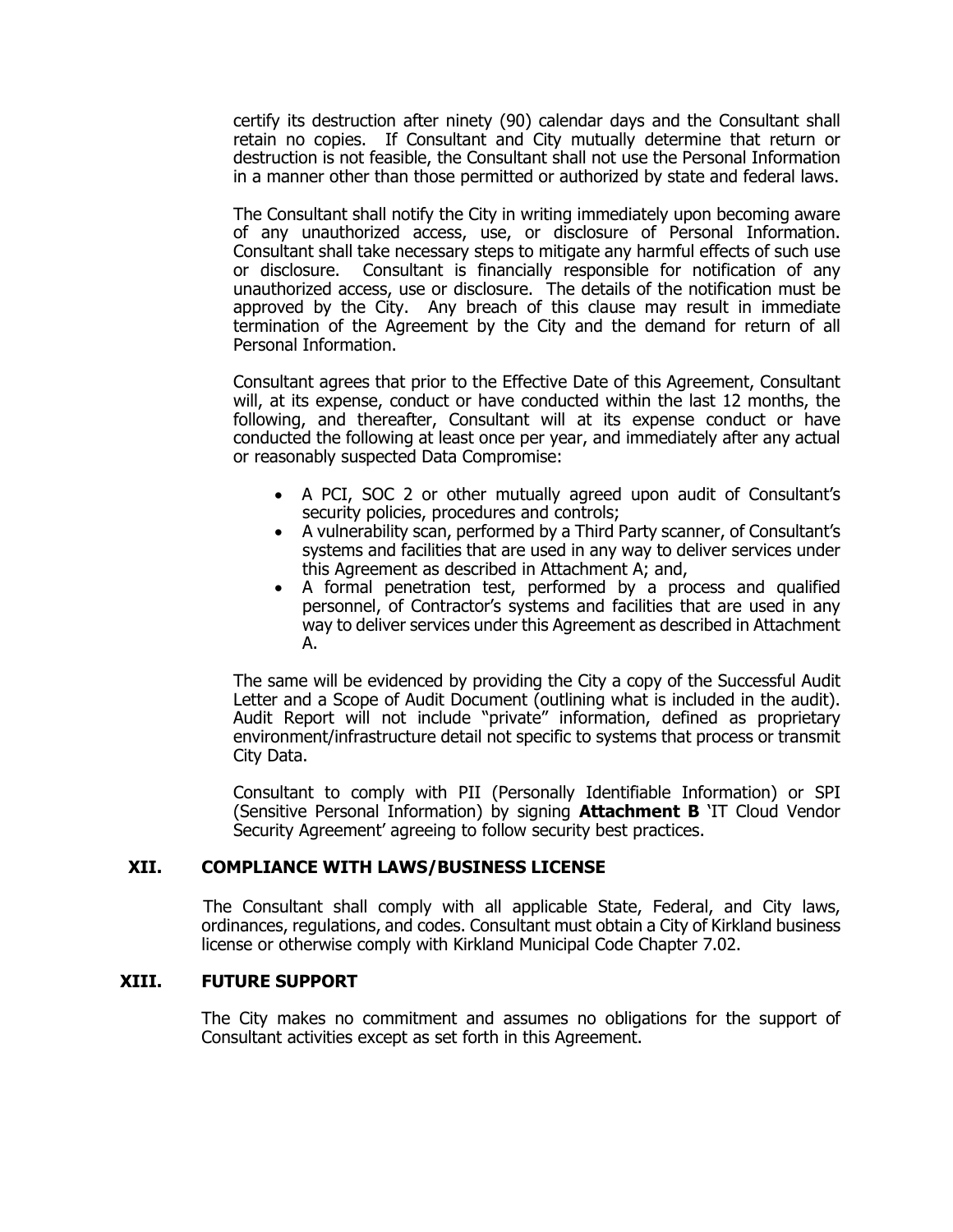#### **XIV. INDEPENDENT CONTRACTOR**

Consultant is and shall be at all times during the term of this Agreement an independent contractor and not an employee of the City. Consultant agrees that he or she is solely responsible for the payment of taxes applicable to the services performed under this Agreement and agrees to comply with all federal, state, and local laws regarding the reporting of taxes, maintenance of insurance and records, and all other requirements and obligations imposed on him or her as a result of his or her status as an independent contractor. Consultant is responsible for providing the office space and clerical support necessary for the performance of services under this Agreement. The City shall not be responsible for withholding or otherwise deducting federal income tax or social security or for contributing to the state industrial insurance of unemployment compensation programs or otherwise assuming the duties of an employer with respect to the Consultant or any employee of Consultant.

#### **XV. EXTENT OF AGREEMENT/MODIFICATION**

This Agreement, together with all attachments and addenda, represents the final and completely integrated Agreement between the parties regarding its subject matter and supersedes all prior negotiations, representations, or agreements, either written or oral. This Agreement may be amended only by written instrument properly signed by both parties.

#### **XVI. ADDITIONAL WORK**

The City may desire to have the Consultant perform work or render services in connection with the project other than provided for by the express intent of this Agreement. Any such work or services shall be considered as additional work, supplemental to this Agreement. This Agreement may be amended only by written instrument properly signed by both parties.

#### **XVII. NON-ENDORSEMENT**

As a result of the selection of a consultant to supply services to the City, the consultant agrees to make no reference to the City in any literature, promotional material, brochures, sales presentation or the like without the express written consent of the City.

#### **XVIII. NON-COLLUSION**

By signature below, the Consultant acknowledges that the person, firm, association, co-partnership or corporation herein named, has not either directly or indirectly entered into any agreement, participated in any collusion, or otherwise taken any action in restraint of free competitive bidding in the preparation or submission of a proposal to the City for consideration in the award of a contract on the specifications contained in this Agreement.

#### **XIX. WAIVER**

Waiver by the City of any breach of any term or condition of this Agreement shall not be construed as a waiver of any other breach.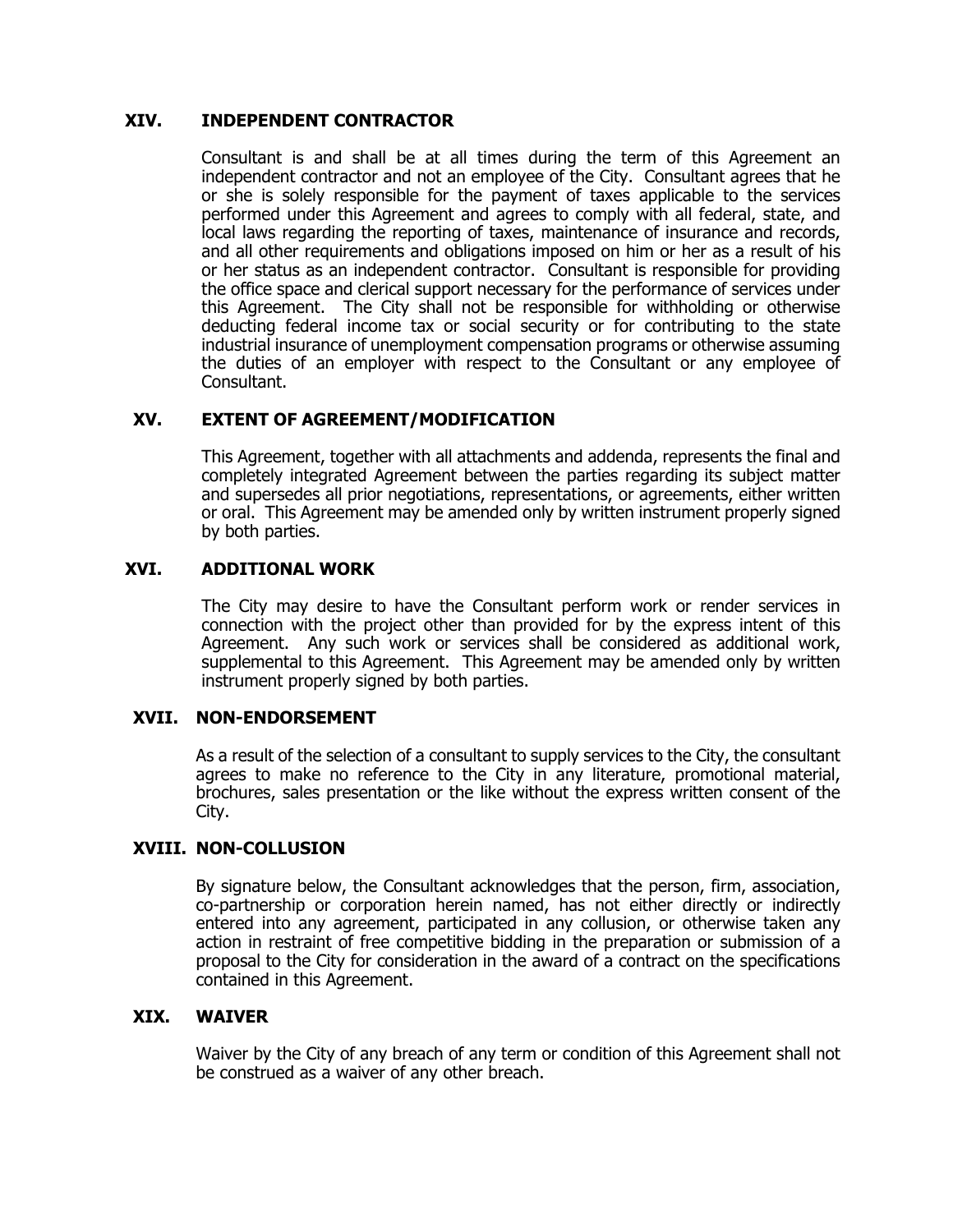#### **XX. ASSIGNMENT AND SUBCONTRACT**

The Consultant shall not assign or subcontract any portion of the services contemplated by this Agreement without the prior written consent of the City.

#### **XXI. DEBARMENT**

Recipient certifies that it is not suspended, debarred, proposed for debarment, declared ineligible or otherwise excluded from contracting with the federal government, or from receiving contracts paid for with federal funds.

#### **XXII. SEVERABILITY**

Any provision or part of the Agreement held to be void or unenforceable under any law or regulation shall be deemed stricken. Unless such stricken provision goes to the essence of the consideration bargained for by a party, all remaining provisions shall continue to be valid and binding upon the parties, and the parties agree that the Agreement shall be reformed to replace such stricken provision or part thereof with a valid and enforceable provision that comes as close as possible to expressing the intention of the stricken provision.

#### **XXIII. GOVERNING LAW AND VENUE**

This Agreement shall be interpreted in accordance with the laws of the State of Washington. The Superior Court of King County, Washington, shall have exclusive jurisdiction and venue over any legal action arising under this Agreement.

#### **XXIV. DISPUTE RESOLUTION**

All claims, counterclaims, disputes, and other matters in question between City and Consultant arising out of or relating to this Agreement shall be referred to the City Manager or a designee for determination, together with all pertinent facts, documents, data, contentions, and other information. The City Manager or designee shall consult with Consultant's representative and make a determination within thirty (30) calendar days of such referral. No civil action on any claim, counterclaim, or dispute may be commenced until thirty (30) days following such determination.

#### **XXV. EFFECTIVE DATE**

This Agreement shall be deemed effective on the last date signed below.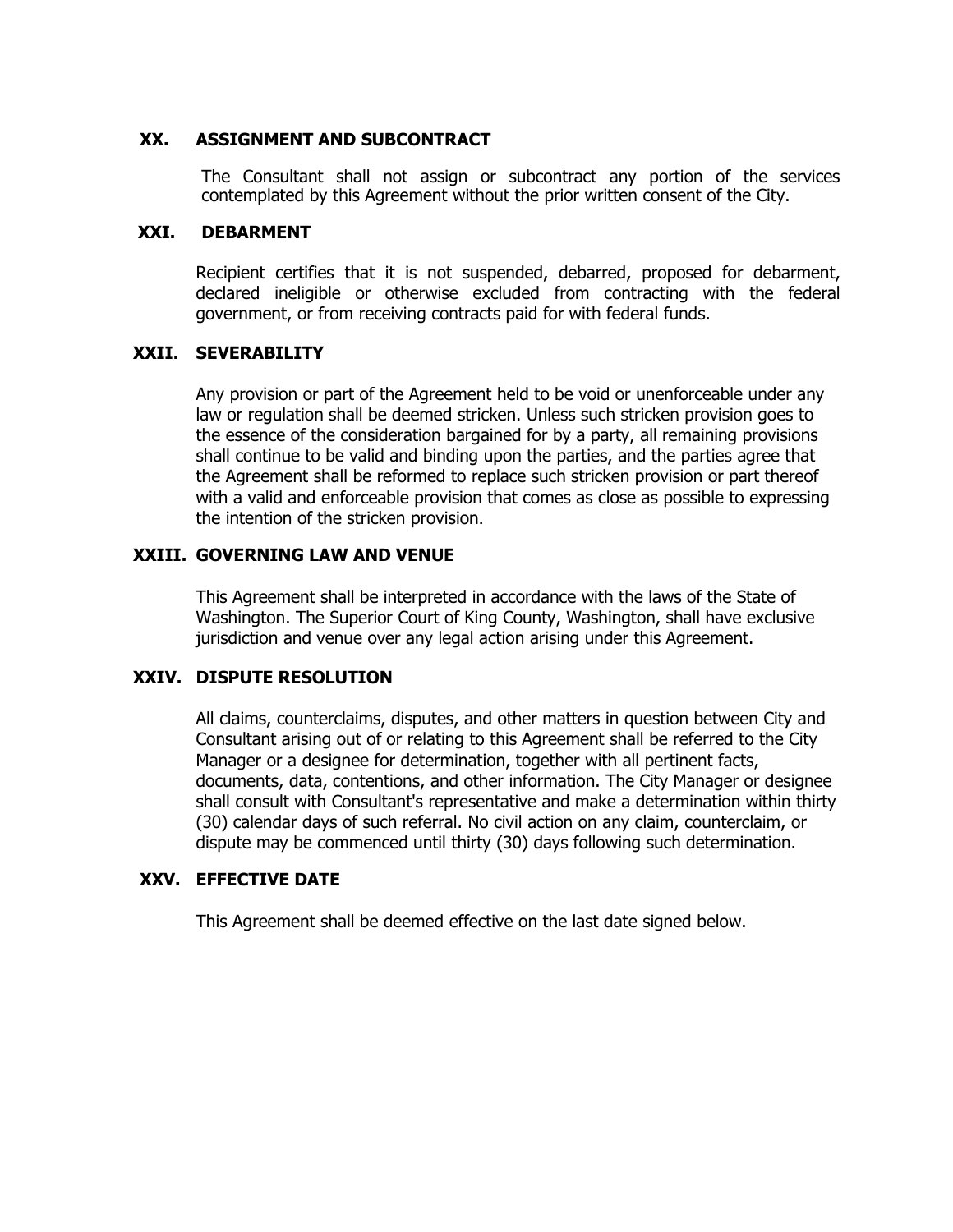IN WITNESS WHEREOF, the parties hereto have executed this Agreement on the dates written below:

| <b>CONSULTANT:</b> | <b>CITY OF KIRKLAND:</b>                                            |
|--------------------|---------------------------------------------------------------------|
|                    |                                                                     |
|                    | (Type City Staff Name)                                              |
|                    | Title:<br><u> 1989 - Andrea Andrew Maria (h. 1989).</u>             |
|                    | Date:<br><u> 1989 - Johann John Stein, fransk politik (f. 1989)</u> |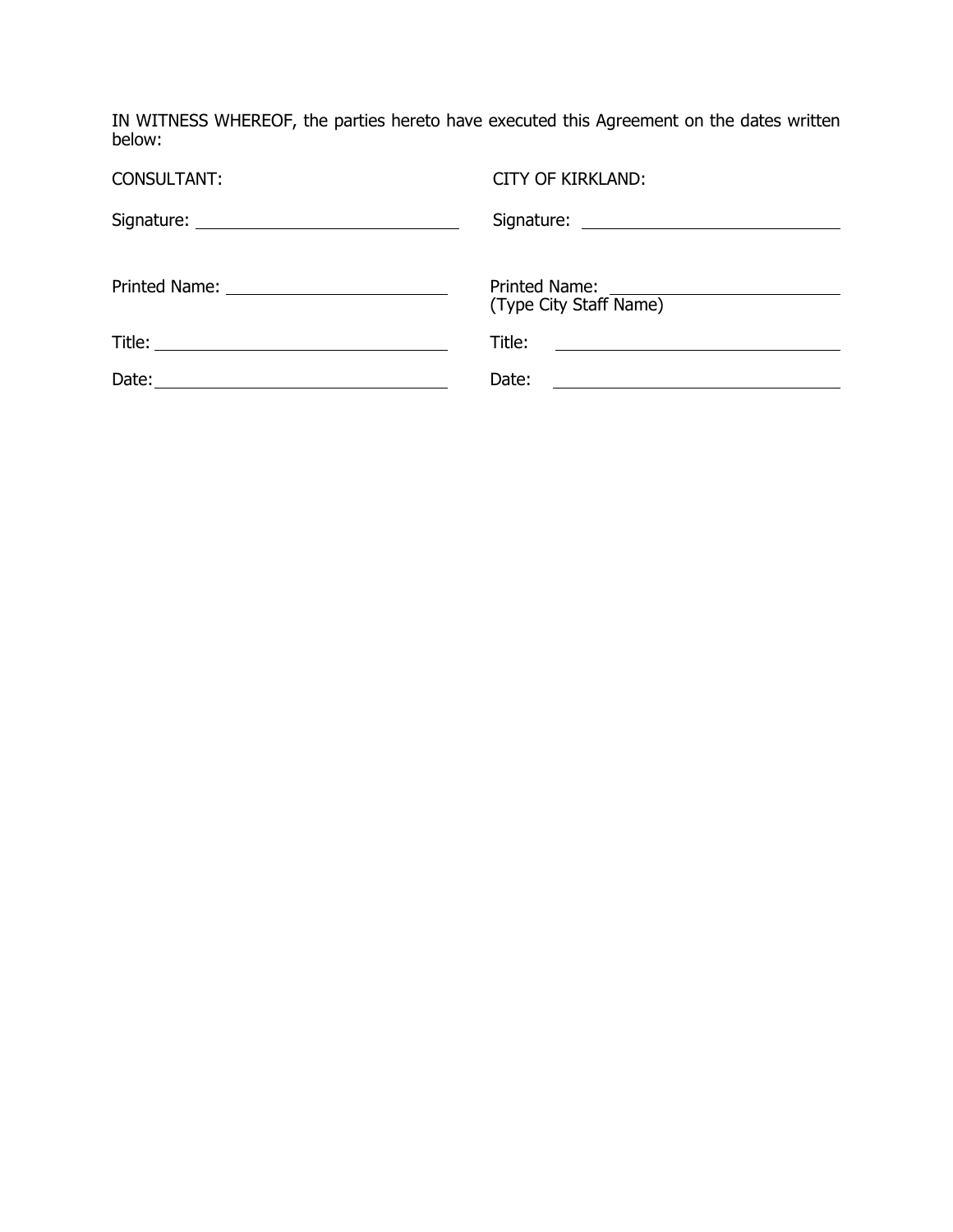#### **Attachment B**

## **IT Cloud Vendor Security Agreement**

This IT Cloud Vendor Security Agreement ("Security Agreement") is entered into by and between the City of Kirkland, ("City"), and  $($ ["Vendor")

**Scope:** This policy applies to all Vendors who do any form of work ("Contract") with the City of Kirkland that includes possession, storage, processing, or transmission of Personally Identifiable Information (PII), Sensitive Personal Information (SPI) or Personal Health Information (PHI) for City of Kirkland employees, volunteers, contractors, and/or citizens in any location that is outside of the City of Kirkland Firewalls. This includes public and private cloud infrastructures and Vendor's own infrastructure on their premises. This is regardless of who the Vendor is and which department they are working for or with, and it applies to all locations where the Vendor stores information.

If this Contract covers only PII or SPI, then only this addendum must be signed.

If this Contract covers PHI, then this addendum must be signed, and a HIPAA Business Associates Agreement must also be signed and incorporated as an addendum to this document or as an addendum to the Contract.

This policy does NOT apply to CJIS data (criminal justice data). There is a separate federally mandated addendum that covers protection of CJIS data, which must also be signed if the Contract includes such information.

**Provision:** When possible, this policy should be an addendum to existing contracts with vendors. It may be signed separately when necessary.

**Duration:** This policy applies from the time a vendor signs its Contract with the city through such point in time that all data which was in the vendor's control is returned to the city and destroyed at the city's request, including but not limited to backups, test sites, and disaster recovery sites.

#### **Definitions:**

**Personally Identifiable Information (PII)**, or **Sensitive Personal Information (SPI**): Information that can be used on its own or with other information to identify, contact, or locate a single person, or to identify an individual in context.

**Protected Health Information (PHI):** any information about health status, provision of health care, or payment for health care that can be linked to a specific individual, which is more particularly defined under HIPAA (Title 45, CFR) and the Health Care Information Act (RCW Chapter 70.02).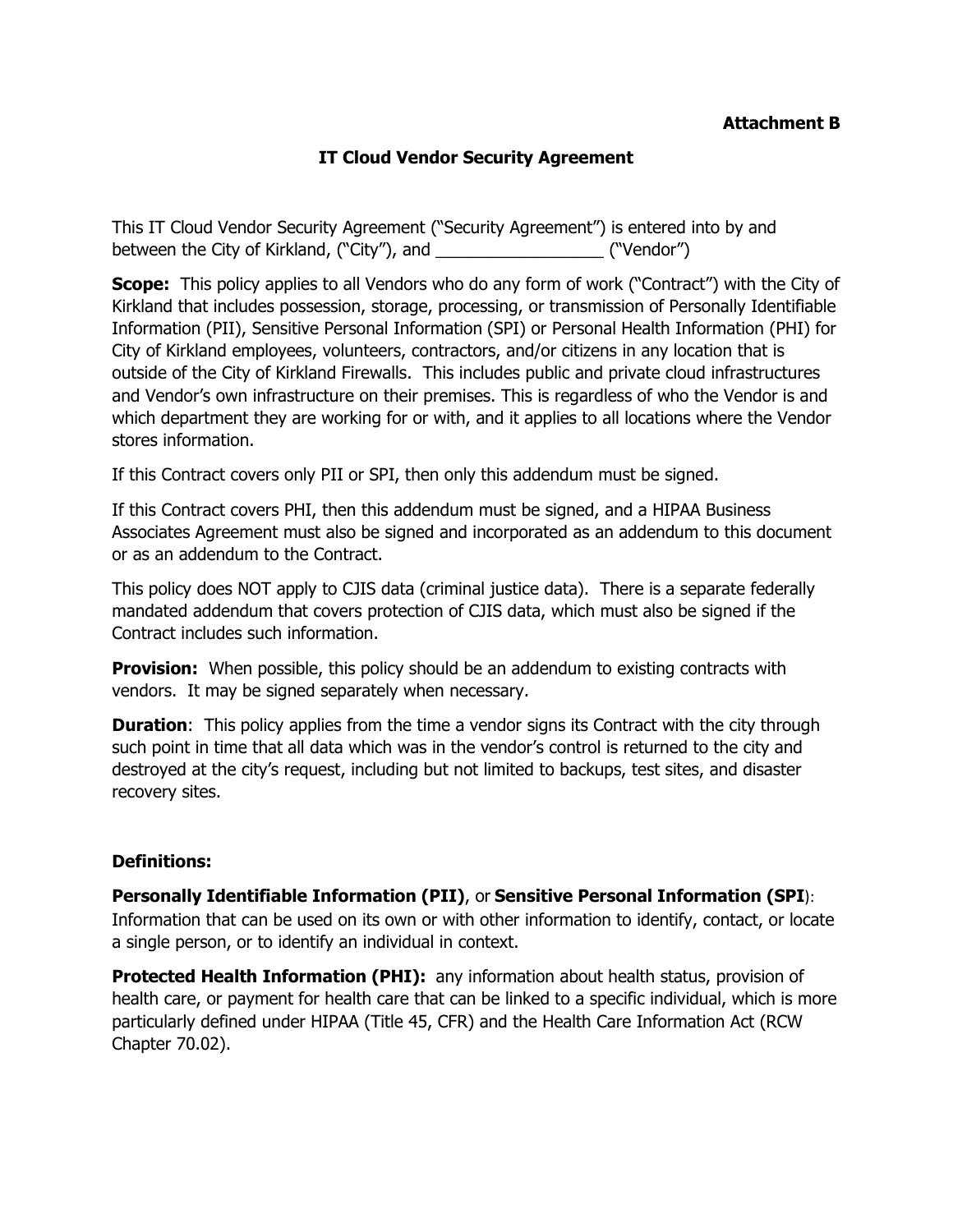**Vendor:** Includes owners and employees, volunteers, subsidiaries, and any subcontractors who might reasonably have access to this data.

## **Options:**

Option 1: A vendor can verify that they have a high level of security certification that is satisfactory to the City of Kirkland. Examples include but may not be limited to FedRamp.

 If this option is selected, print the mutually agreed upon certification level below and attach appropriate documentation.

Option 2: Vendors can agree to follow the following security best practices:

- 1. All customer data will be stored on servers physically located in the United States.
- 2. All customer data will be stored in a location with reasonable physical controls where data will not be visible to anyone not covered by this policy.
- 3. Access to data will only be provided on a need to know basis in order for the vendor to complete this work.
- 4. Data will not be shared with an outside third party without explicit written consent of the City.
- 5. Data will be encrypted prior to and during any transfer from one location to another.
- 6. Data will be disposed of appropriately, including shredding or burning of any printed versions and destruction or secure erasure of any electronic medium on which data has been stored.
- 7. Vendor agrees to the appropriate internal certification for vendor staff who access the data (for example, PHI must only be handled by vendors who have HIPPA training).
- 8. Vendor staff with access to City of Kirkland data covered by this policy must pass a criminal background check prior to accessing that data.
- 9. Vendors must perform internal and/or external security auditing on a regular basis that is no less common than once per year.
- 10. Vendors shall abide by the following policies for passwords:
	- a. Network login passwords must be at least 8 characters long and include at least one number and one capital letter.
	- b. Passwords must be changed every 90 days.
	- c. The same password cannot be re-used within twenty password changes.
	- d. Passwords must not be written down or stored in systems except in encrypted applications designed to store passwords.
	- e. Passwords must not be shared among vendor staff.
	- f. Vendors should not use the same passwords for city and personal needs.
	- g. Other password protected systems will comply with above network login password policy when technically possible.
- 11. Vendors must report all security incidences to the appropriate City of Kirkland IT personnel, including any serious security breaches on their own network, within 24 hours of identifying the security incident.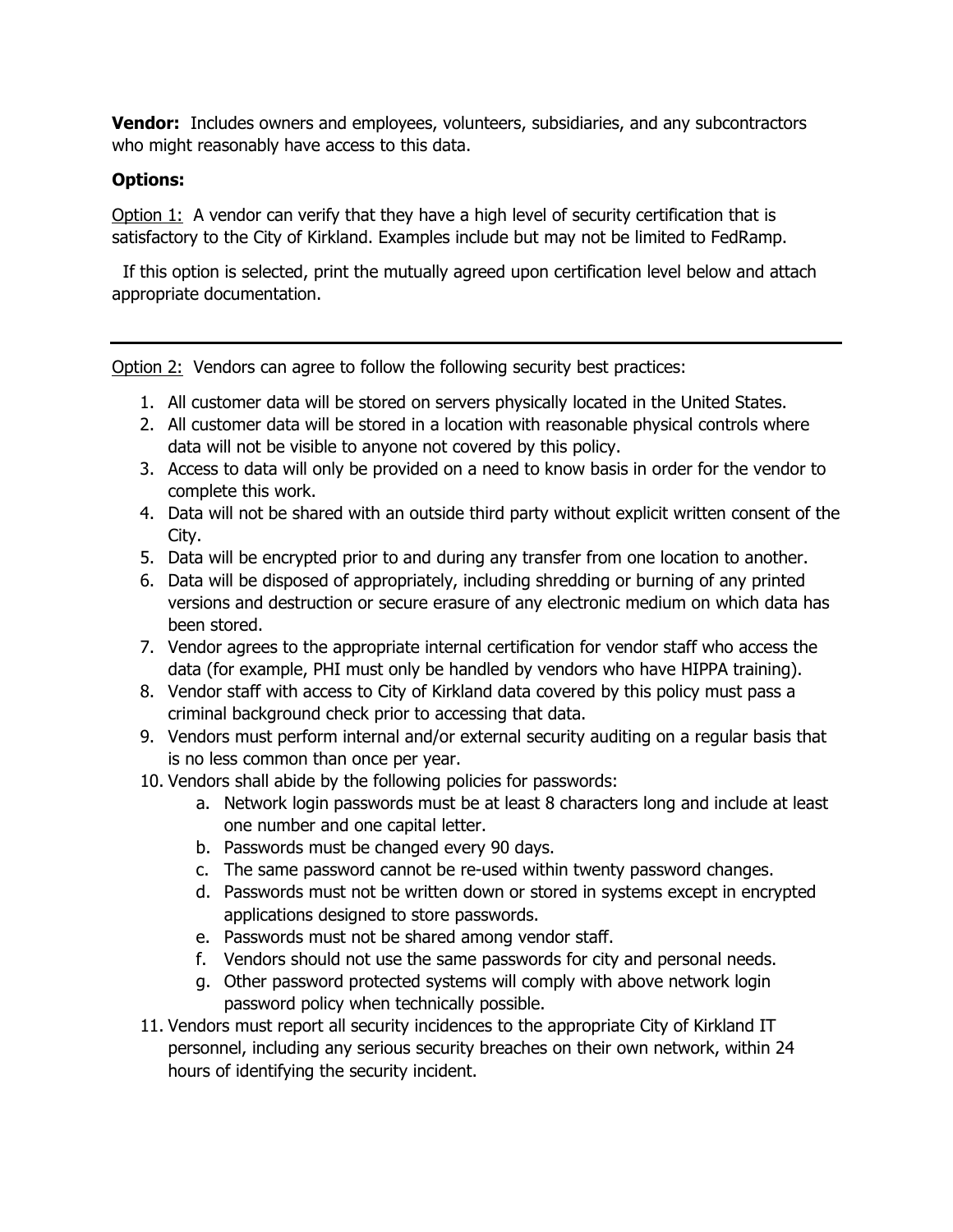- 12. In the event of a data breach, Vendor must have an internal policy to provide for timely forensic investigation of affected and related servers and must follow all state, local, and federal requirements for notifying individual's whose PII or PHI has been or may have been breached.
- 13. Vendor's servers must be patched on a regular and timely basis with all security-related patches from application and infrastructure vendors.
- 14. Data must be kept in at least two different physical locations. One location can be in a compressed format (e.g. as a backup file).
- 15. Vendor must enable logging as follows:
	- a. Logs are enabled for common third-party applications
	- b. Logs are active by default
	- c. Logs are available for review by the City of Kirkland for up to one year
	- d. Logs are retained for up to one year

Any deviation from the above best practices must be described here and mutually agreed upon (Signatures on this policy will constitute mutual agreement).

Description of any area where vendor is requesting a waiver, an agreement to a different method, or any other change to this policy:

A breach of this Security Agreement also constitutes a breach of any agreement to which it is appended and the City may terminate either or both because of such breach as soon as it must to mitigate that breach or others that may then be apparently forthcoming. The City agrees to work with the Vendor to avoid such termination if reasonably possible but protection of the information held by the Vendor cannot be compromised in the process.

 $\_$  $\_$  $\_$ 

Description of data in the Vendor's care (attach additional sheets if necessary):

Is this an addendum to an existing or new contract  $(Y/N)$ : If yes, name and duration of contract: \_\_\_\_\_\_\_\_\_\_\_\_\_\_\_\_\_\_\_\_\_\_\_\_\_\_\_\_\_\_\_\_\_\_\_\_\_\_\_\_\_\_\_\_\_\_

City business person responsible for contract and vendor management:

Name **Name Name Name Name Name Name Name Oepartment**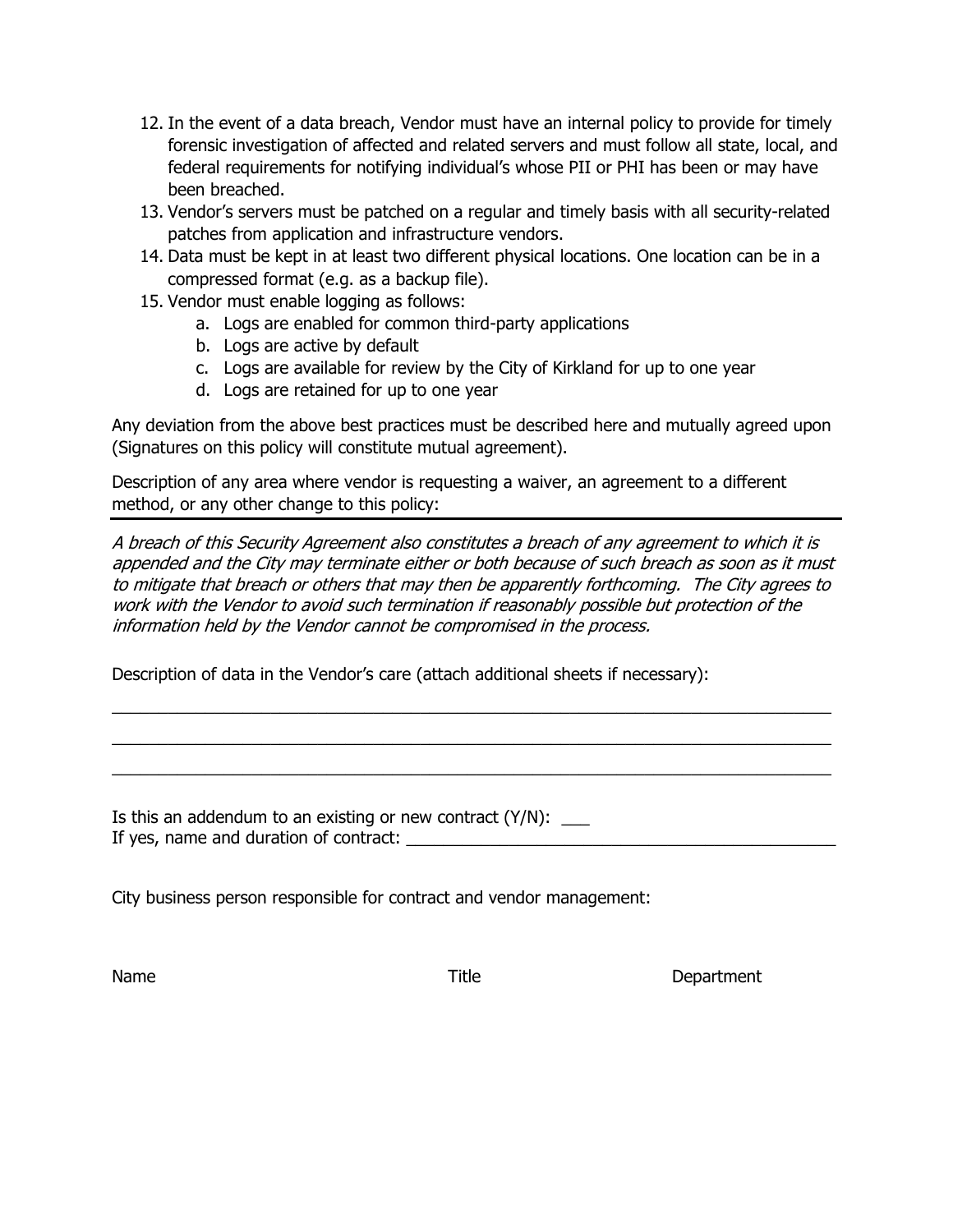City IT person responsible for contract and vendor management:

Title Department

The following signature block must be completed. By signing this agreement, vendor warrants that they are responsible for the security of the PII, SPI, and/or PHI in their care.

| <b>VENDOR NAME.</b> | City of Kirkland    |
|---------------------|---------------------|
| Signature           | Signature           |
| <b>Printed Name</b> | <b>Printed Name</b> |
| Title               | Title               |
| Date                | Date                |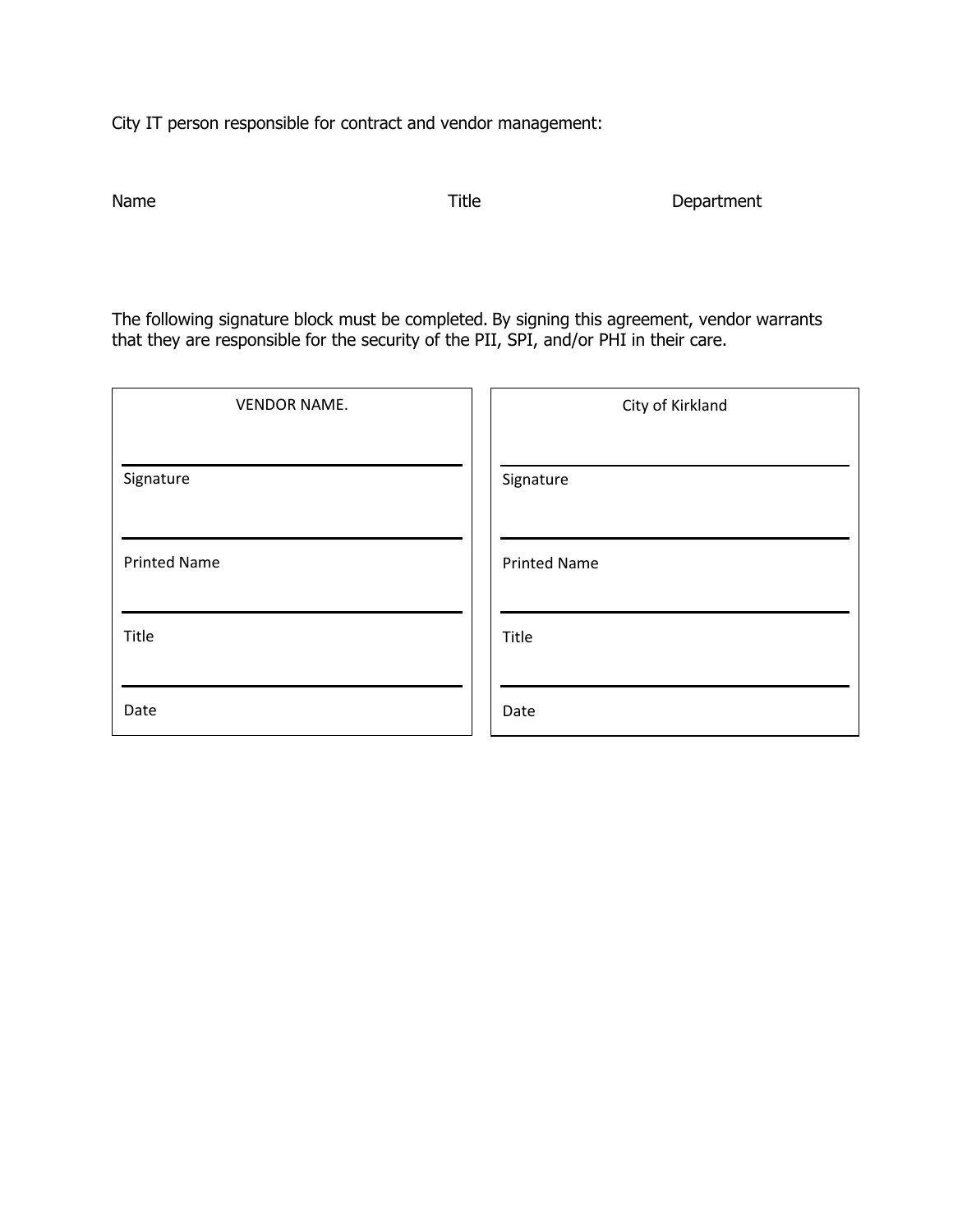

This Non-Disclosure Agreement ("the Agreement") is made this \_\_\_\_\_ day of \_\_\_\_\_\_\_, 201<sub>\_\_,</sub> by and between the City of Kirkland, a municipal corporation of the State of Washington (the "City"), and \_\_\_\_\_\_\_\_\_\_\_\_\_\_\_\_\_\_\_\_\_\_\_ , a \_\_ <Corporation/partnership/limited liability company, etc.> ("the Vendor").

Whereas, the Vendor  $\leq$  is the successful candidate/wishes to submit a proposal>for the <project name>; and

Whereas, the Vendor will need to review confidential information ("Confidential Information<sup>[1](#page-25-0)</sup>") belonging to the City in order to be able to <prepare its proposal/complete this project>, which the City does not want disclosed; and

Whereas, in consideration for being allowed to see the Confidential Information so that it can <prepare a proposal or complete the project>, the sufficiency of such consideration being hereby acknowledged, the Vendor is willing to enter into this Non-Disclosure Agreement.

Now, therefore, as evidenced by their signatures below, the parties hereby agree as follows:

- 1. The Vendor shall maintain and protect the confidentiality of the Confidential Information, shall not disclose the Confidential Information to any person or entity, and shall not challenge, infringe or permit or assist any other person or entity to disclose the Confidential Information or challenge or infringe any of the City's license rights, trade secrets, copyrights, trademarks or other rights respecting the Confidential Information.
- 2. Except pursuant to a written agreement between the parties, the Vendor shall not directly or indirectly, i) provide, make, use or sell, or permit or assist any other person or entity to provide, make, use or sell any services, devices or products incorporating any protected feature embodied in any of the Confidential Information; ii) apply for or seek to register, or otherwise attempt to create, establish or protect any patents, copyrights or trademarks with respect to any of the Confidential Information; or iii) use any name used by the other party, whether or not subject to trademark protection, or any confusingly similar name.
- 3. The Vendor shall not disclose the Confidential Information except to those persons employed by the Vendor, or its affiliates or subsidiaries, who have reasonable need to review the Confidential Information under the terms of this Agreement who have agreed

<span id="page-25-0"></span><sup>&</sup>lt;sup>1</sup> "Confidential Information" means the information the City has provided the Vendor by or at the direction of the City, or to which access was provided to the Vendor by or at the direction of the City, in the course of the Vendor's wish to submit a proposal or complete this project.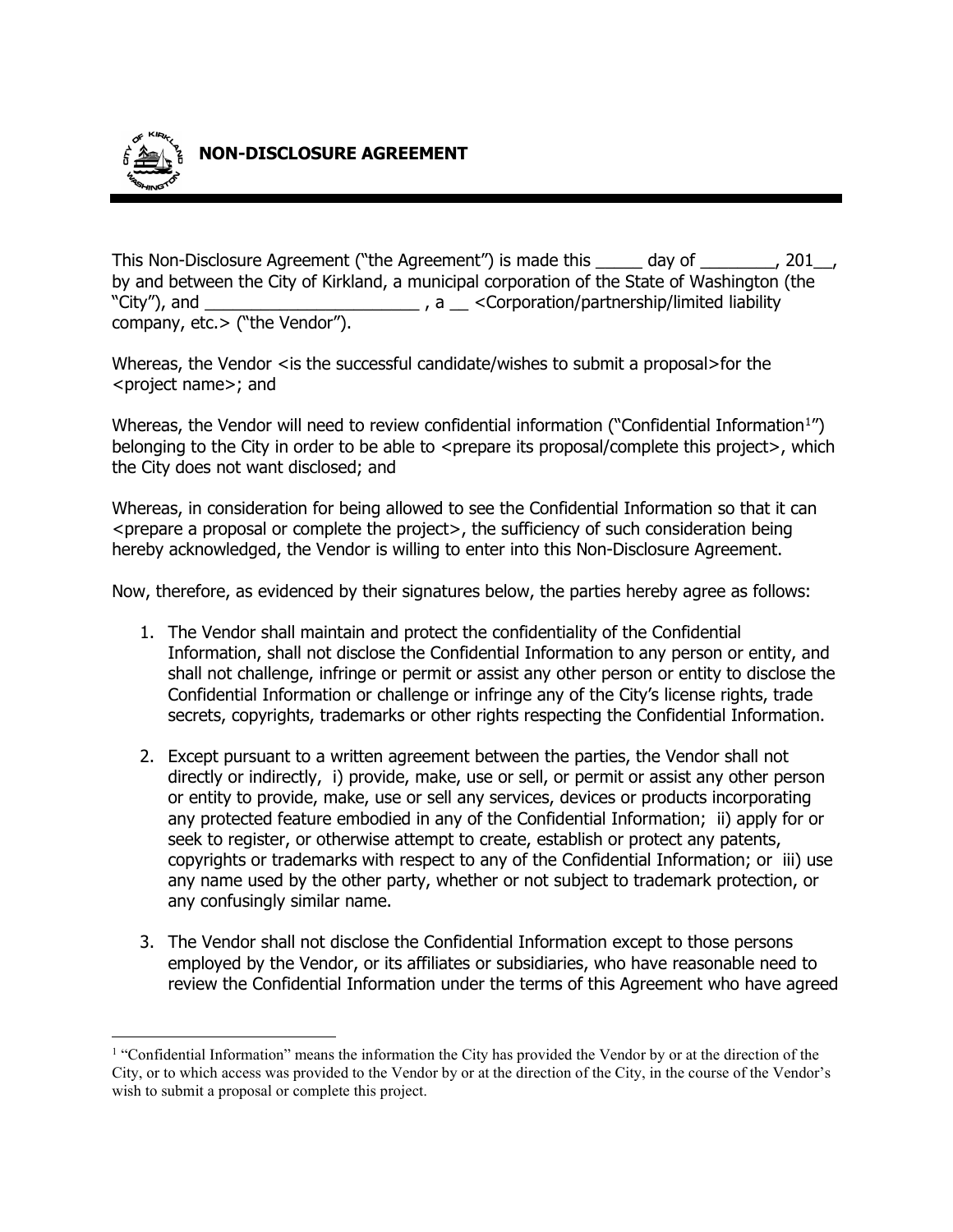to be bound the terms of this Agreement or a similar agreement that is at least as protective of the Confidential Information as provided for herein.

- 4. Vendor shall not make any copies, drawings, diagrams, facsimiles, photographs or other representations of any of the Confidential Information.
- 5. Upon request by the City, Vendor shall immediately destroy or return any Confidential Information in its possession, including all copies thereof.
- 6. Notwithstanding other provisions of this Agreement, the Agreement does not restrict the Vendor with respect to the use of information that is already legally in its possession, that is available to the Vendor from other sources without violating this Agreement or the intellectual property rights of the City, or that is in the public domain. Notwithstanding other provisions of this Agreement, this Agreement also shall not restrict the Vendor from providing, making, using or selling services, devices or other products so long as the Vendor does not breach this Agreement, violate the City's intellectual property rights or utilize any of the Confidential Information.
- 7. The Vendor, its officers, agents and employees, agrees to hold harmless, indemnify and defend at its own expense the City, its officers, agents and employees, from and against any and all claims of any kind whatsoever arising out of the Vendor's intentional acts or negligent failure to perform any of its obligations under this Agreement.
- 8. The covenants in this Agreement may be enforced a) by temporary, preliminary or permanent injunction without the necessity of a bond or b) by specific performance of this Agreement. Such relief shall be in addition to and not in place of any other remedies, including but not limited to damages.
- 9. In the event of a suit or other action to enforce this Agreement, the substantially prevailing party shall be entitled to reasonable attorneys' fees and the expenses of litigation, including attorneys' fees, and expenses incurred to enforce this Agreement on any appeal.
- 10. The Agreement shall be governed by and construed in accordance with Washington law. The King County Superior Court or the United States District Court for the Western District of Washington at Seattle (if federal law is applicable) shall have the exclusive subject-matter jurisdiction of matters arising under this Agreement, shall have personal jurisdiction over the parties and shall constitute proper venue for any litigation relating to this Agreement.
- 11. For purposes of this Agreement, all covenants of the Vendor shall likewise bind the officers, directors, employees, agents, and independent contractors of the Vendor, as well as any direct or indirect parent corporation of the Vendor, direct or indirect subsidiary corporations of the Vendor and any other person or entity affiliated with or related to the Vendor or to any of the foregoing persons or entities. The Vendor shall be liable to the City for conduct of any of the foregoing persons or entities in violation of this Agreement to the same extent as if said conduct were by the Vendor.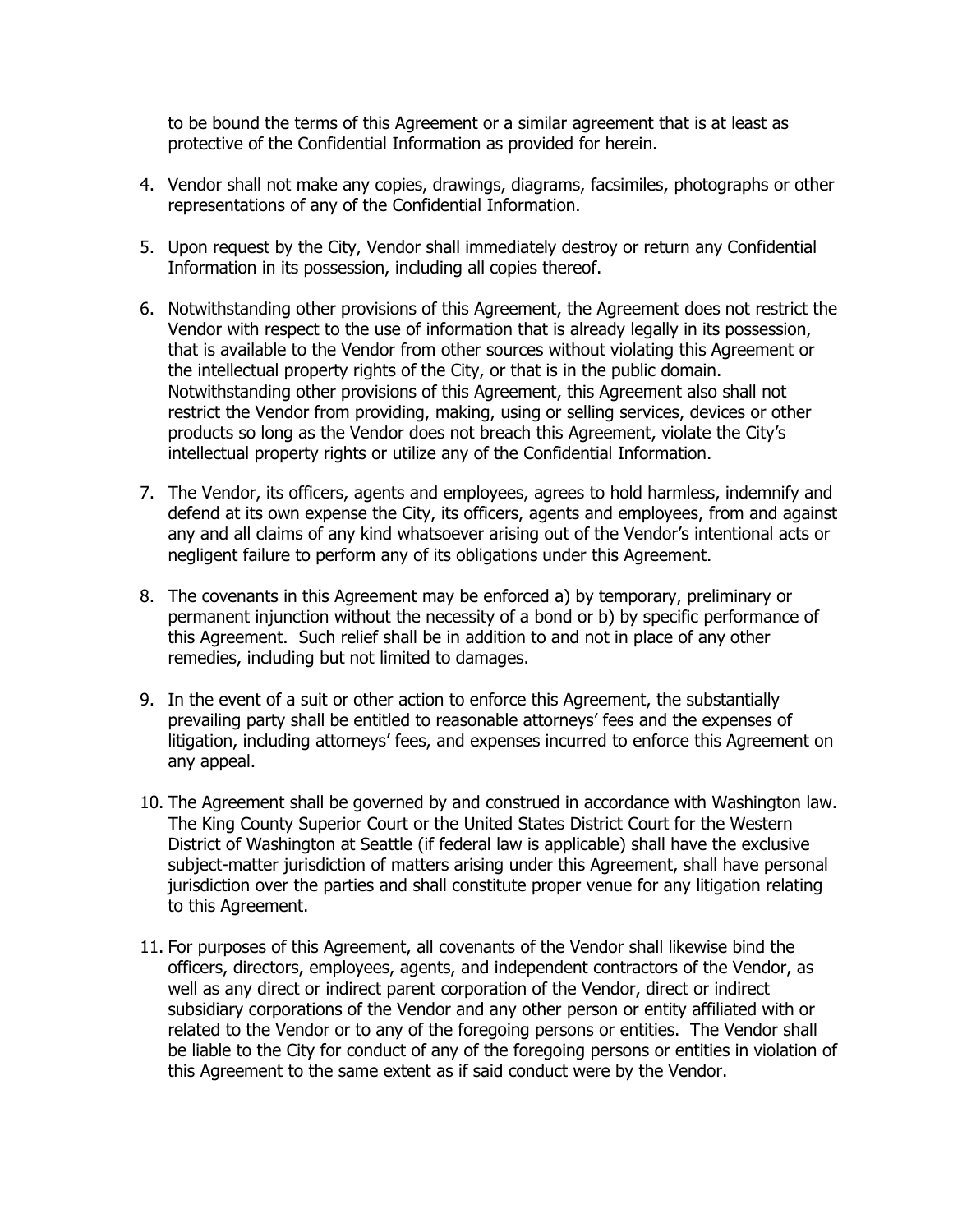- 12. The Vendor shall not directly or indirectly permit or assist any person or entity to take any action which the Vendor would be barred by this Agreement from taking directly.
- 13. This Agreement shall bind and inure to the benefit of the heirs, successors and assigns of the parties.

IN WITNESS WHEREOF, the parties have duly executed this Agreement on the day and year first written above.

CITY OF KIRKLAND

<Company Name>

| By:               |    |
|-------------------|----|
| $TL_{\text{max}}$ |    |
| <b>ILS</b>        | -- |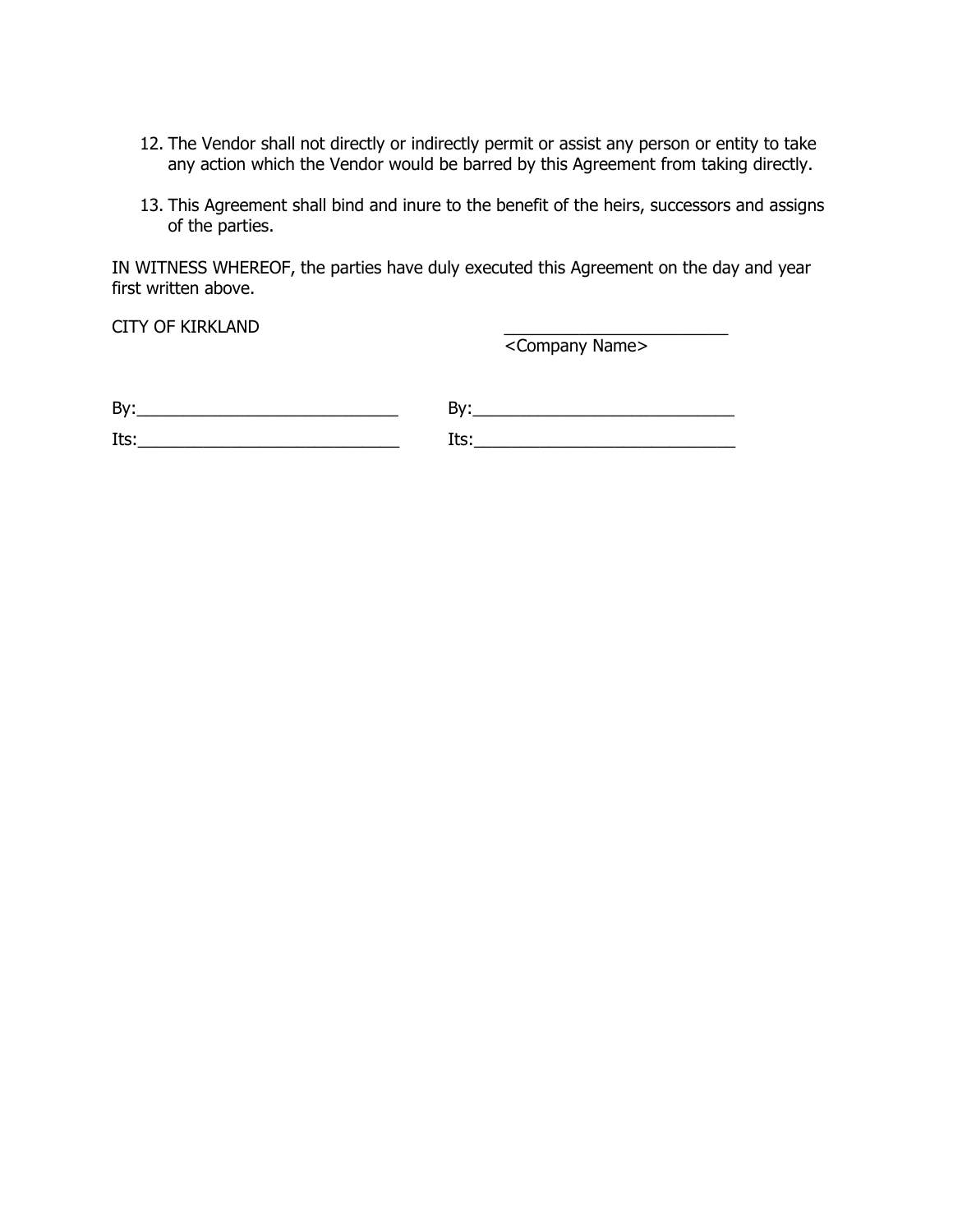

This Agreement ("Agreement") related to network access is made between the City of Kirkland, Washington, a municipal corporation ("City") and \_\_\_\_\_\_\_\_\_\_\_\_\_\_\_\_\_\_\_\_\_\_\_\_\_\_\_\_\_\_\_ (["Vendor"/"Consultant"]), whose address is \_\_\_\_\_\_\_\_\_\_\_\_\_\_\_\_\_\_\_\_\_\_\_\_, and shall be

effective upon the date last signed below.

WHEREAS, the [Vendor/Consultant] requires access to the City's network to perform certain pre-approved network operations services through separate contract, which may include product installation, updates, configuration, and troubleshooting; and;

WHEREAS, the [Vendor/Consultant] will be provided a City network login account(s) for Authorized Employees<sup>[2](#page-28-0)</sup> for pre-approved City work.

NOW, THEREFORE, in consideration of the mutual commitments contained herein, and in support of those included within the separate contract between the City and the [Vendor/Consultant] providing for the provision of such pre-approved City work, attached hereto as Exhibit A, the parties agree as follows:

- 1. The [Vendor/Consultant] agrees that all Authorized Employees will abide by the City's Technology Resource Usage Policy, Attachment B to this Agreement and the City's Technology Security Policy, Attachment C to this Agreement.
- 2. The [Vendor/Consultant] agrees that if an account is assigned to a single or multiple Authorized Employee(s), all those with access to this account are held accountable under this Agreement.
- 3. The [Vendor/Consultant] agrees that all remote access will be monitored by the responsible City staff member for the duration of the [Vendor/Consultant] login session unless other City-approved arrangements have been made.
- 4. The [Vendor/Consultant] agrees that remote access into systems with City data is conducted from IT systems which have the latest security patches, anti-virus updates, and malware signatures using a secure connection (e.g. VPN (using GlobalProtect), Microsoft Teams).
- 5. The [Vendor/Consultant] agrees that they should only expect to be provided levels of access as required and appropriate for the assigned tasks, as determined by City staff.
- 6. The [Vendor/Consultant] agrees that they must report all security incidents to the appropriate City of Kirkland IT personnel, including any serious security breaches on their own network during the time they have user-id/password access to the City's network, within 2 hours of identifying the security incident.

<span id="page-28-0"></span><sup>2</sup> "Authorized Employees" means the [Vendor's/Consultant's] employees who need to access the City's network to perform work (including, but not limited to product installation, updates, configuration, troubleshooting, etc.) requested by the City